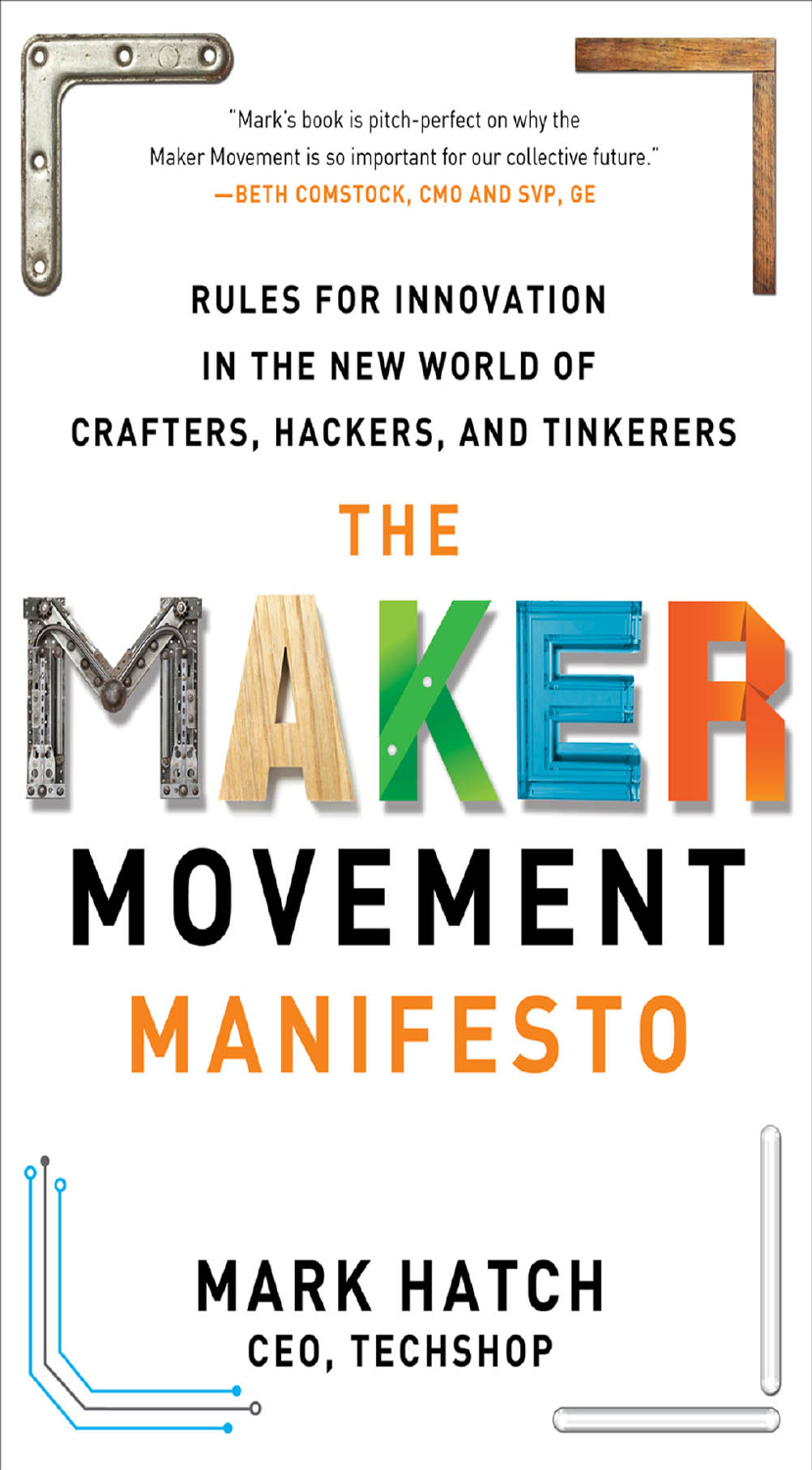

### **RULES FOR INNOVATION IN THE NEW WORLD OF CRAFTERS, HACKERS, AND TINKERERS**

## **MARK HATCH**









New York Chicago San Francisco Athens London Madrid Mexico City Milan New Delhi Singapore Sydney Toronto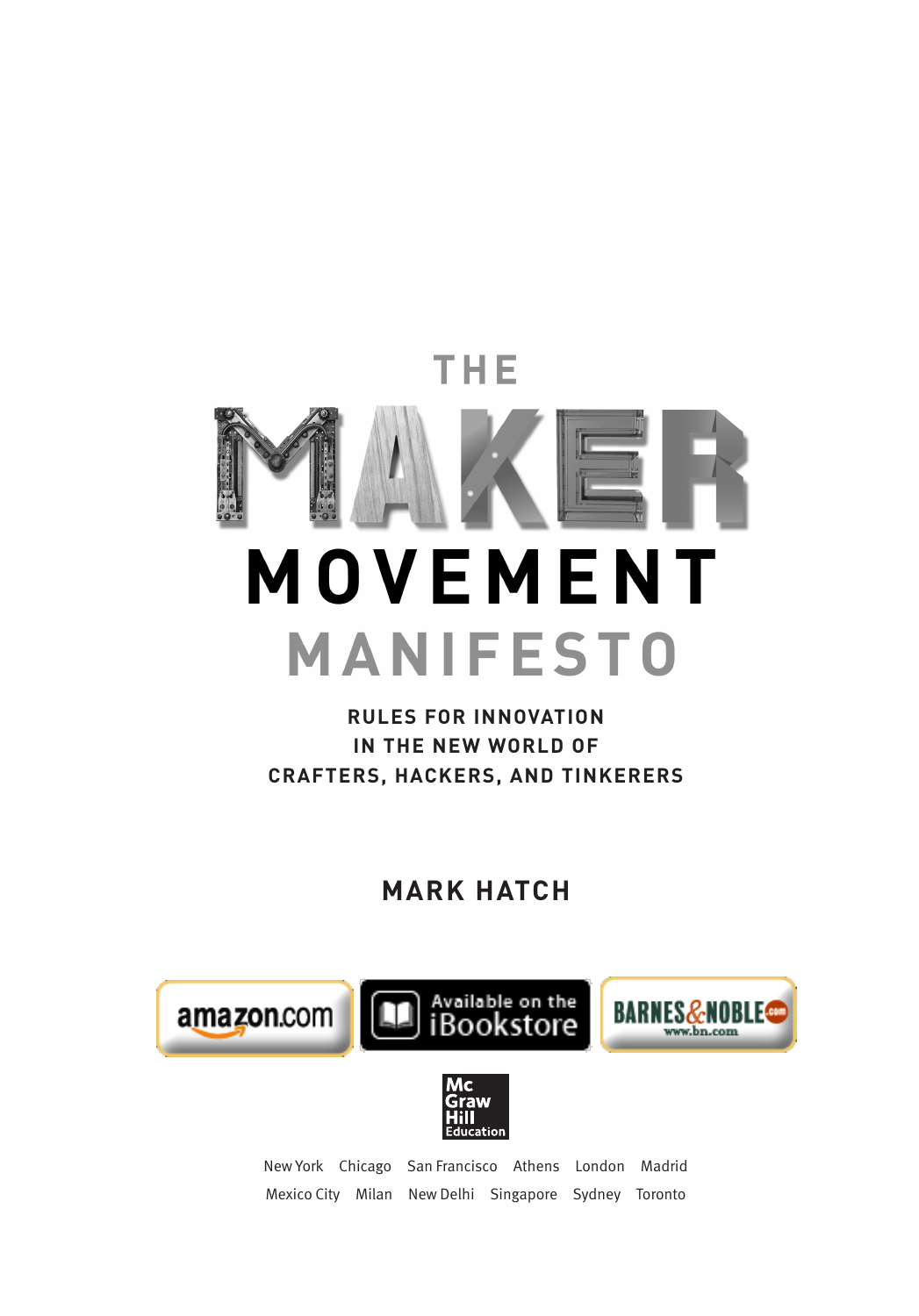# **Contents**

•■ ■ ■

|     | Acknowledgments                                 | vii          |
|-----|-------------------------------------------------|--------------|
|     | <b>Maker Movement Manifesto (Short Version)</b> | $\mathbf{1}$ |
|     | Introduction                                    | 3            |
| 1.  | <b>Maker Movement Manifesto</b>                 | 11           |
| 2.  | Free Innovation!                                | 33           |
| 3.  | <b>Communities of Practice</b>                  | 51           |
| 4.  | Knowledge, Learning, Control, and Intelligence  | 69           |
| 5.  | <b>Fueling Innovation</b>                       | 91           |
| 6.  | Democratization of Tools and Information        | 111          |
| 7.  | Rise of the Pro-Am                              | 129          |
| 8.  | Distributed and Flexible Manufacturing          | 147          |
| 9.  | Accelerating Innovation                         | 167          |
| 10. | <b>Changing through Participation</b>           | 185          |
|     | Conclusion                                      | 199          |
|     | <b>Notes</b>                                    | 205          |
|     | Index                                           | 207          |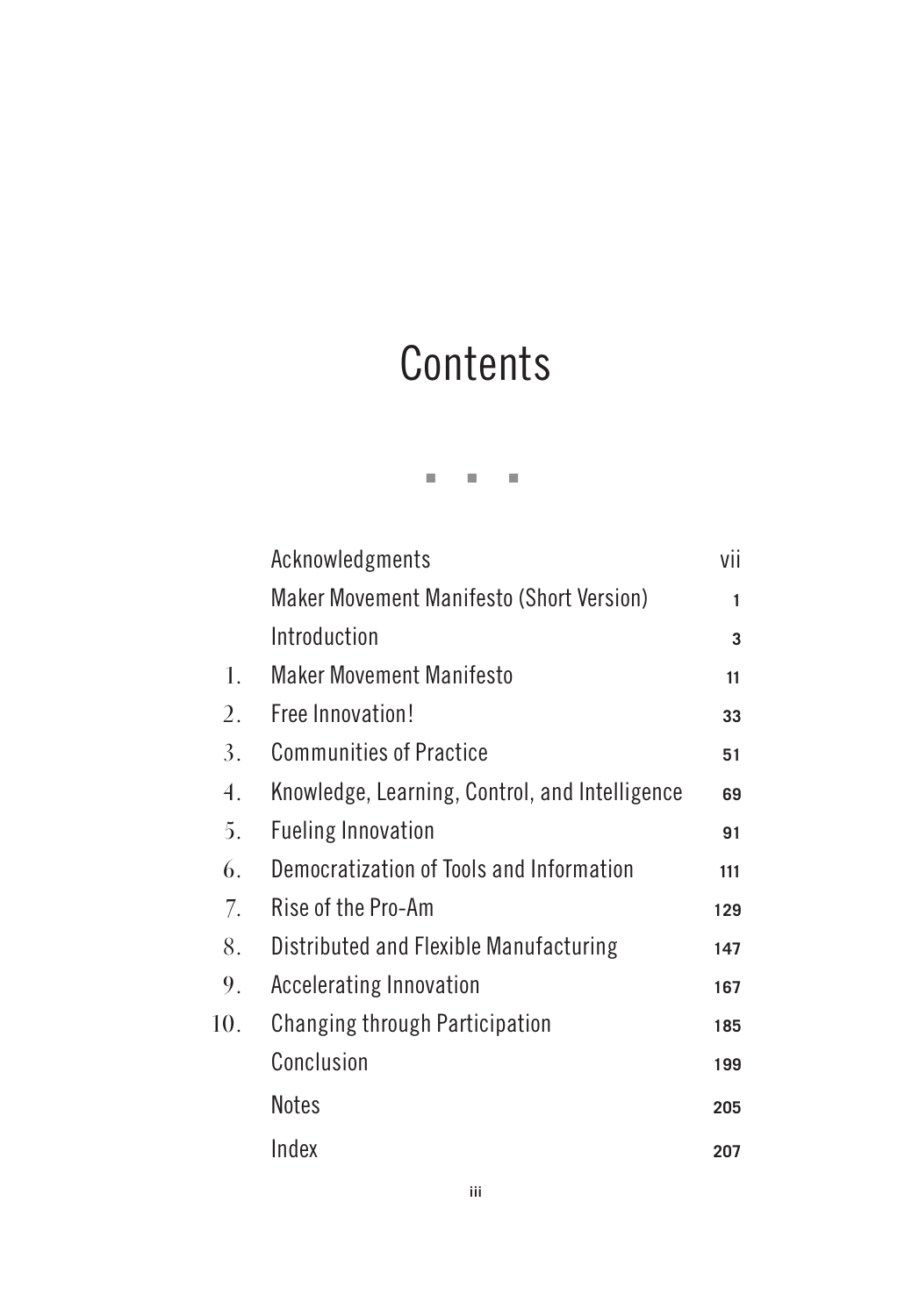## <span id="page-3-0"></span>Maker Movement Manifesto

### MAKE

Making is fundamental to what it means to be human. We must make, create, and express ourselves to feel whole. There is something unique about making physical things. These things are like little pieces of us and seem to embody portions of our souls.

### **SHARE**

Sharing what you have made and what you know about making with others is the method by which a maker's feeling of wholeness is achieved. You cannot make and not share.

### GIVE

There are few things more selfless and satisfying than giving away something you have made. The act of making puts a small piece of you in the object. Giving that to someone else is like giving someone a small piece of yourself. Such things are often the most cherished items we possess.

### **LEARN**

You must learn to make. You must always seek to learn more about your making. You may become a journeyman or master craftsman, but you will still learn, want to learn, and push yourself to learn new techniques, materials, and processes. Building a lifelong learning path ensures a rich and rewarding making life and, importantly, enables one to share.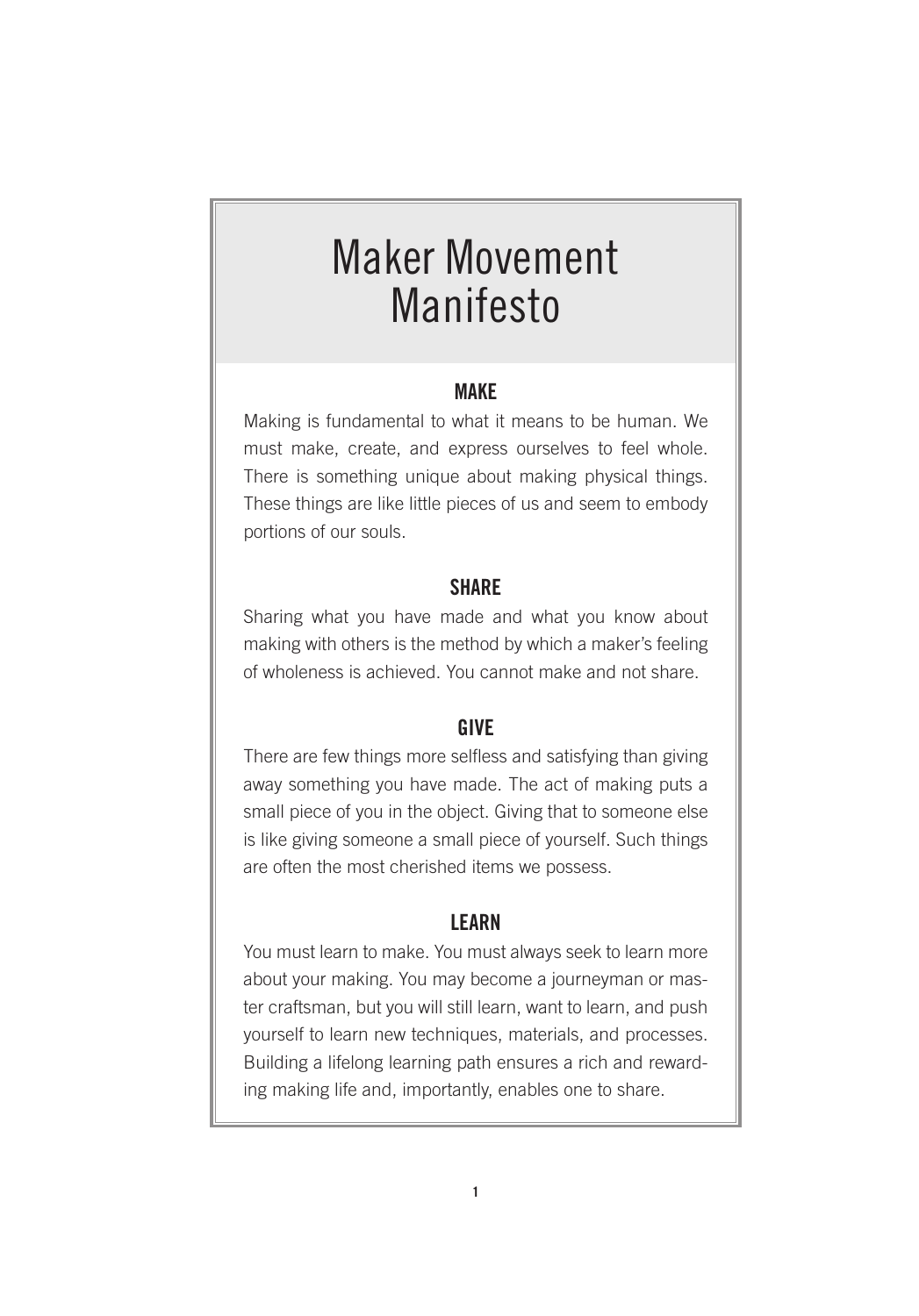### TOOL UP

You must have access to the right tools for the project at hand. Invest in and develop local access to the tools you need to do the making you want to do. The tools of making have never been cheaper, easier to use, or more powerful.

### **PI AY**

Be playful with what you are making, and you will be surprised, excited, and proud of what you discover.

### **PARTICIPATE**

Join the Maker Movement and reach out to those around you who are discovering the joy of making. Hold seminars, parties, events, maker days, fairs, expos, classes, and dinners with and for the other makers in your community.

### **SUPPORT**

This is a movement, and it requires emotional, intellectual, financial, political, and institutional support. The best hope for improving the world is us, and we are responsible for making a better future.

### CHANGE

Embrace the change that will naturally occur as you go through your maker journey. Since making is fundamental to what it means to be human, you will become a more complete version of you as you make.

*In the spirit of making, I strongly suggest that you take this manifesto, make changes to it, and make it your own. That is the point of making.*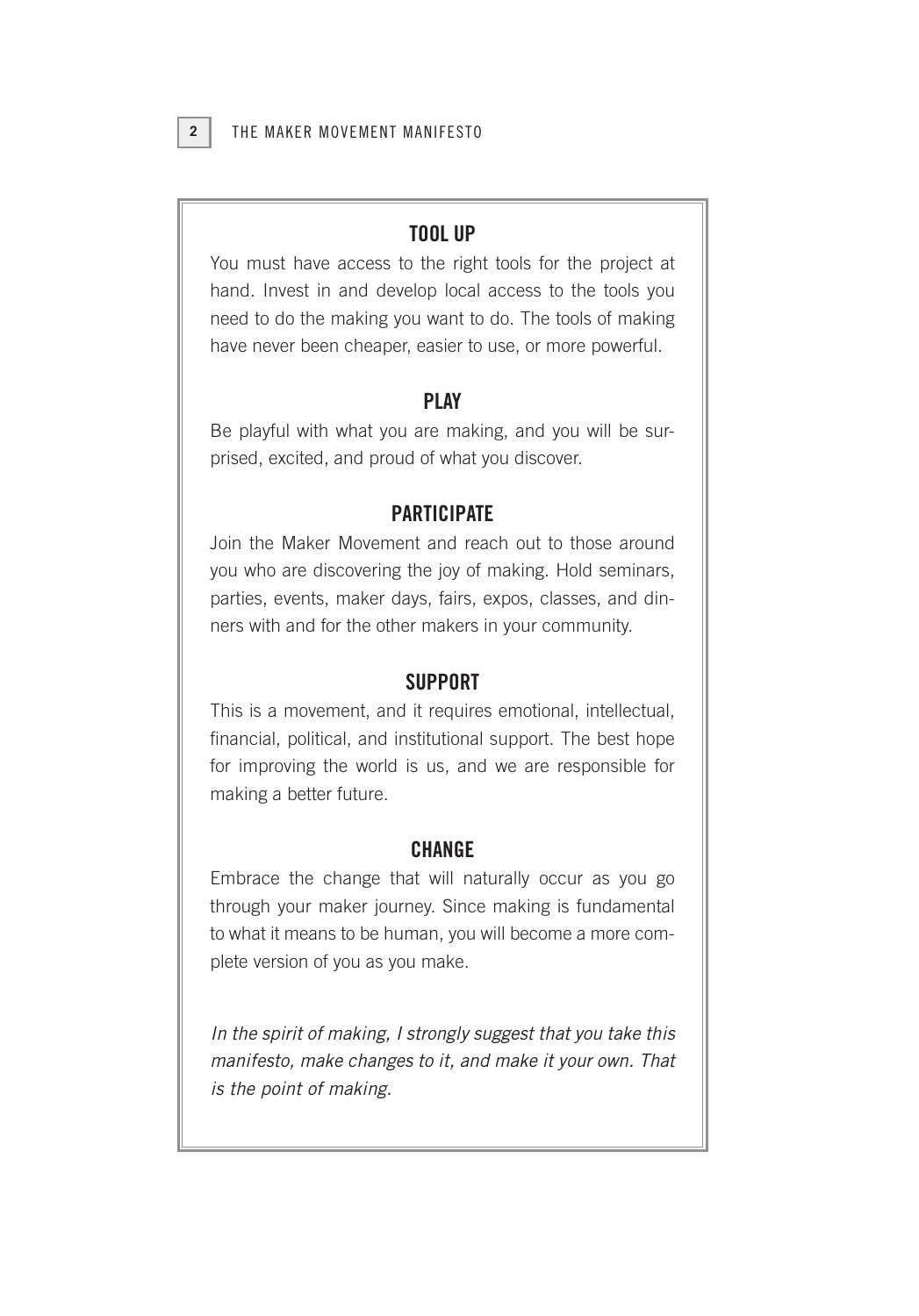$$
\boxed{1}
$$

# <span id="page-5-0"></span>Maker Movement Manifesto

•■ ■ ■

I n the spirit of making, I strongly suggest you take this manifesto, make changes to it, and make it your own. That is the point of making.

### MAKE

*Making is fundamental to what it means to be human. We must make, create, and express ourselves to feel whole. There is something unique about making physical things. Things we make are like little pieces of us and seem to embody portions of our soul.*

Make. Just make. This is the key. The world is a better place as a participatory sport. Being creative, the act of creating and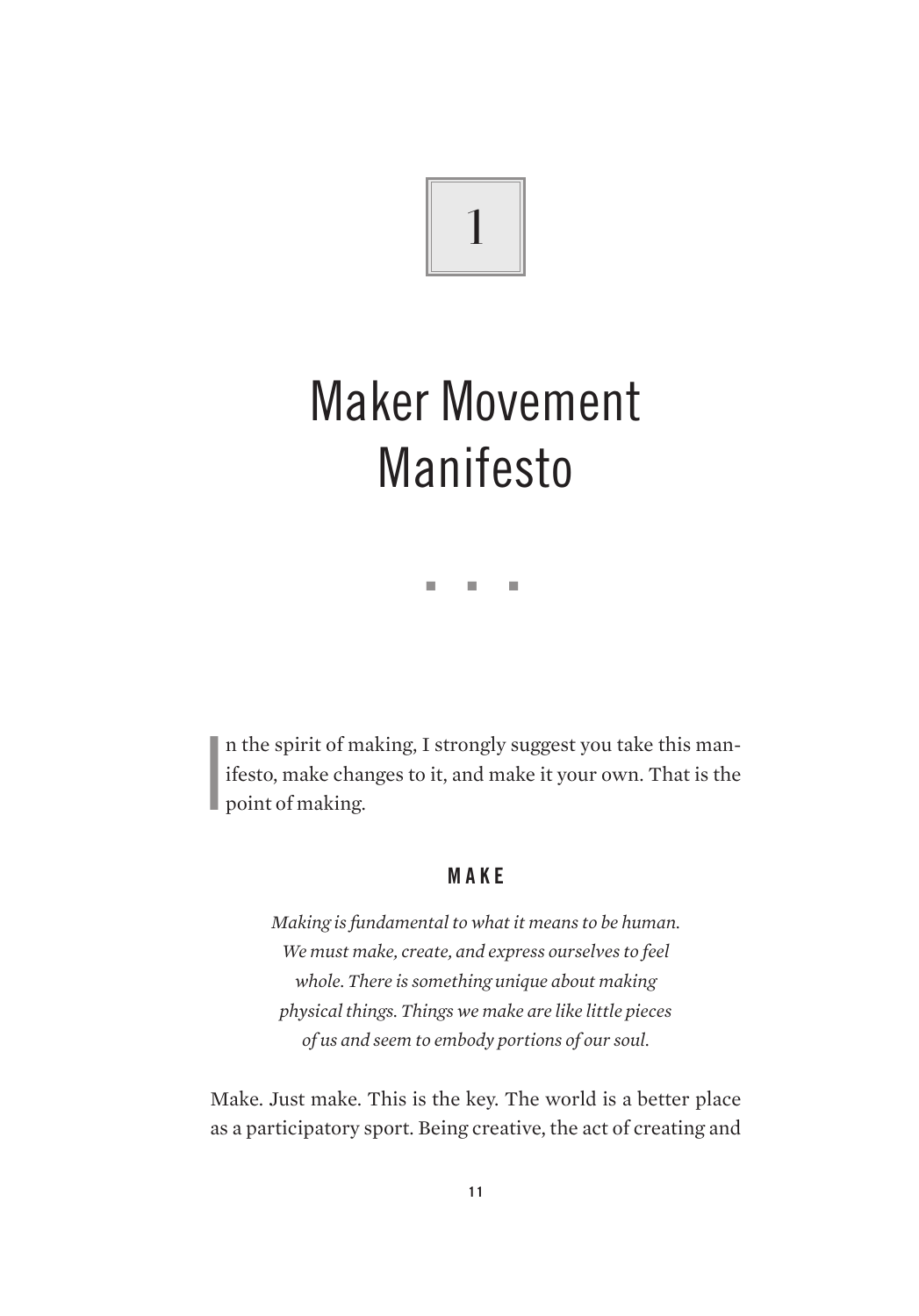making, is actually fundamental to what it means to be human. Secular philosophers like Georg Wilhelm Friedrich Hegel, Carl Jung, and Abraham Maslow all came to the conclusion that creative acts are fundamental. Physical making is more personally fulfilling than virtual making. I think this has to do with its tangibility; you can touch it and sometimes smell and taste it. A great sentence or well-written blog is creative and makes you feel good about what you have accomplished, but it is not the same as the satisfaction that comes from the physical labor involved in making something physical.

If you come from a Judeo-Christian religious background, whether Jewish, Protestant, or Catholic, then you know that the first book of the Torah or Old Testament is the book of Genesis. Read Genesis Chapter 1 closely. Whether you believe in the literal interpretation of Creation or not, we can probably agree on two things coming out of this chapter. God is a maker, and he made us in his image. It is a very powerful introduction to God and who we are as humans. What do you know about humanity by the end of the chapter? It says, "God made" (or "let," or "created") some 15 times and ends with making people in his image. At the end of Genesis 1, we may not know much about God or humans, but we do know one thing for sure: we were made to make.

There is nothing that can replace making—philosophers, religious scholars, and personal experience make that clear. Wars have been fought when the common people thought they were going to lose access to ownership of their own productive tools. So the first thing we must do is make. The do-it-yourself (DIY) home improvement industry in the United States is worth over \$700 billion. The hobbyist segment is worth over \$25 billion. The most valuable segment of the \$700 billion DIY is the perpetual remodeler, specifically those who have enough money to let business professionals do the work for them, but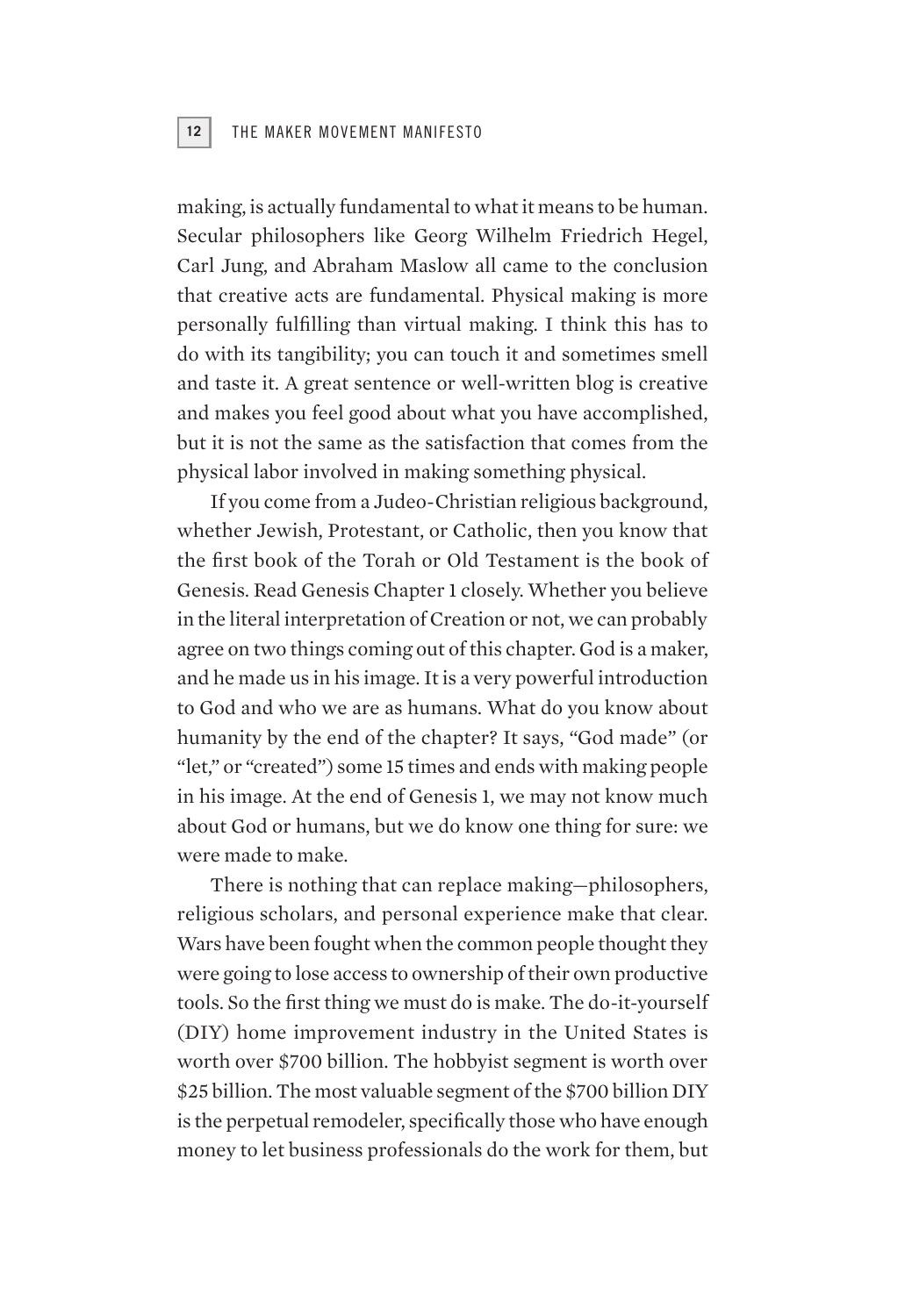don't. You might know or even be one of these people. In your heart of hearts, you know you don't really *need* to redo the bathroom, or certainly not the way you plan to do it, yourself. But you do it anyway. This is because there is more satisfaction in completing the remodel yourself.

A makerspace is a center or workspace where likeminded people get together to make things. Some makerspace members are designers, writers, practitioners of medicine or law, architects, and other white-collar types who come in and start making things for themselves, their families, and friends. They spend time in makerspaces because they just love to make things. They don't *need* to make Christmas presents; they *want* to.

Tina Albin-Lax had made a New Year's resolution for 2012. She was going to learn how to make something. She signed up for TechShop's basic laser cutter class and has never been the same since. For \$60, she learned how to use a laser cutter. Then she booked it for the next day so she could practice what she had just learned, but she needed a project to practice on. As luck would have it, that evening Tina's sibling called and invited her to attend her nephew's birthday party that weekend. With a flash of brilliance, Tina asked for the names of all the children who would be at the party.

The next day Tina used her new training to make cupcake toppers for each of the party attendees. Using the laser cutter, Tina cut out the name of each child and etched in some nice patterns. She finished them with a nice glossy coat and that weekend put one on each child's cupcake. What child doesn't love to see his or her name emblazoned on something? Particularly something chocolaty and sweet? Not surprisingly, the parents wanted cupcake toppers for the rest of their children and then wanted them for their children's parties. It snowballed.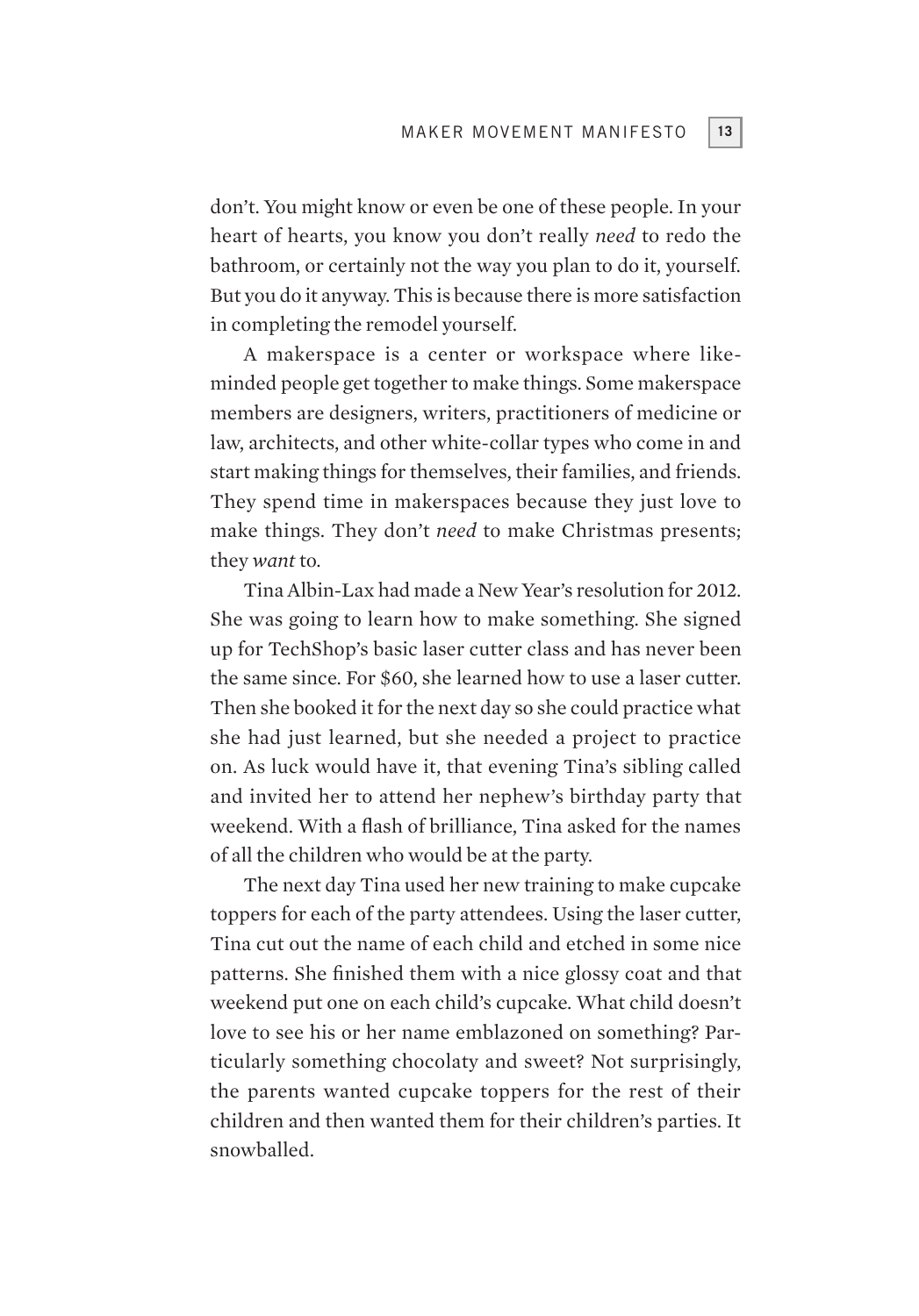Soon Tina had an online store [\(www.etsy.com\)](http://www.etsy.com). Then she began teaching classes on how to launch a business and had a great mention in Martha Stewart's magazine, *Martha Stewart Living.* Her phone couldn't make it through the day from all the order notifications she was getting. Last I heard, she was working on a book.

This all came about from a simple desire to make something for the first time since sixth grade. An accidental entrepreneur was born. And what was Tina's background? She was a labor organizer.

I grew up playing neighborhood football with a kid named Ben Parks. His dad was a ceramic artist and had throwing wheels, clay, and amazing glazes around his house. One day his dad invited us all to come out and throw a pot. What a great afternoon. I attempted to make a large vase—and after what seemed like dozens of attempts and lots of help and encouragement—I ended up with a sad-looking, lopsided, very small coin holder. It will hold a couple of dollars' worth of quarters. I glazed it beautifully with help from Ben's dad. A couple of days later, after it had been fired, I got to take it home.

This thing is an ugly duckling that will never grow up, but guess what . . . I still have it. It's small enough that I've taken it everywhere I have moved. Its only value is that I made it and it is some kind of memento from my childhood. Looking back, I realize now that I was not the target of that day of making, though I still appreciate the gift it was. Ben eventually became a ceramic artist himself, following in his father's footsteps. There is something fundamental about making.

### SHARE

*Sharing what you have made and what you know about making with others is the method by*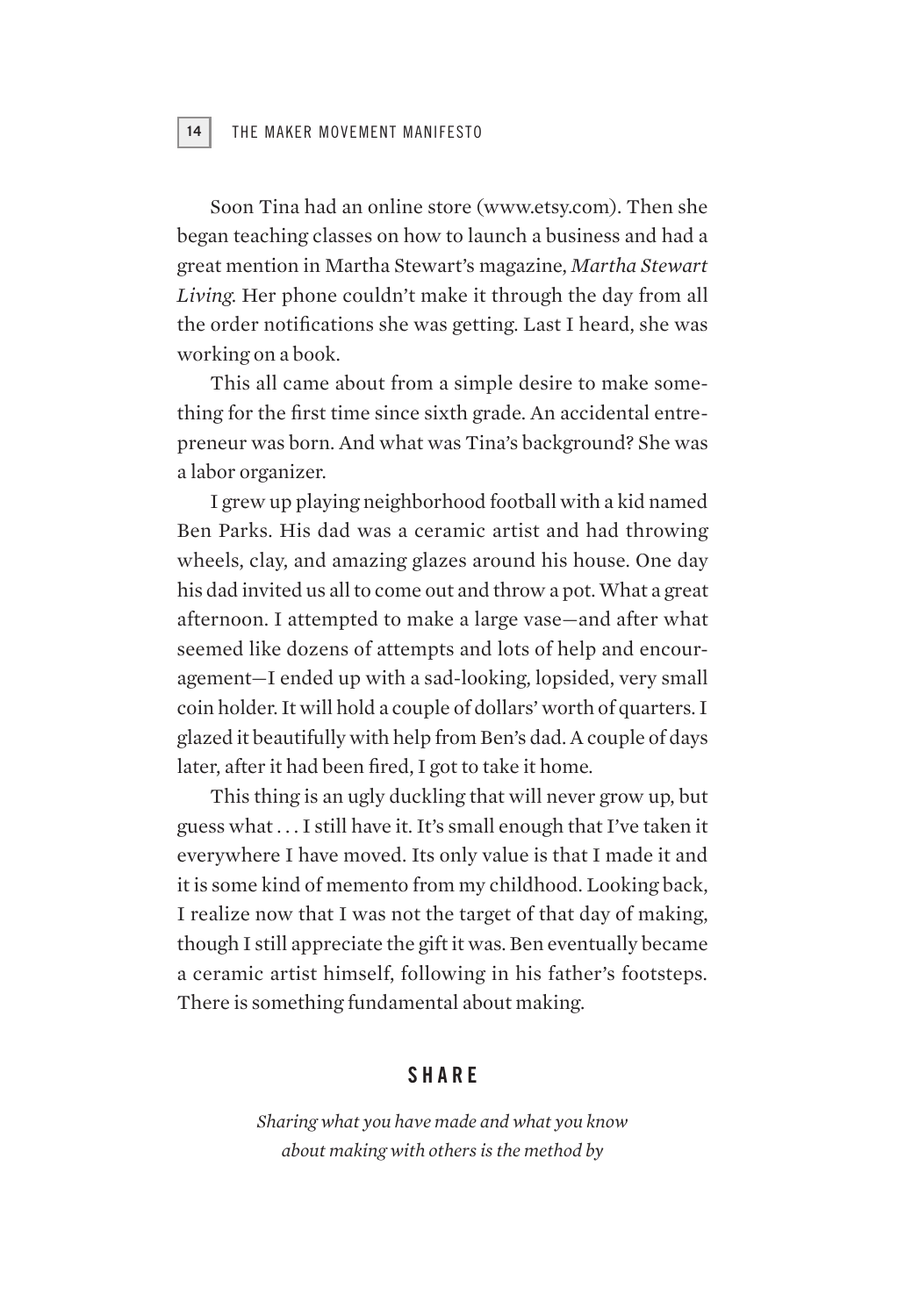*which a maker's feeling of wholeness is achieved. You cannot make and not share.*

We make to share. Each of us is wired to show off what we have made. We get a lot of satisfaction out of the making, but the real payoff is in sharing. Some people are coy about showing their work off. Others are just terrified. One of the reasons we may have stopped making is that what we set out to make and what we ended up with may not match very well. Or others may have ridiculed us for our attempts. "I'm not good at making anything," need never be said again. We were born to make. It may take some practice to get good at some kinds of making, but technology has begun to make creating easy enough that everyone can make.

My favorite question to ask at any makerspace is, "What are you making?"

People open up like flowers when asked that question and given any kind of positive encouragement. In this regard, we are all still five years old.

Interestingly, after six years of working in a creative space, I've been told, "I can't tell you everything, but . . ." probably hundreds of times, maybe thousands of times, but I've never been told, "I can't tell you."

Why? We want others to see what we have done.

When I worked at Avery Dennison, we used to let the newest junior product managers help work on the back panels of our product's packaging. They had to work off templates that had been approved and developed for the line, and they had to have all the appropriate approvals; nonetheless, the back panel was "theirs." The young managers would jump into this with gusto, argue over font choices, the kerning of apostrophes, the shade of loam green. I repeat, they cared about the kerning of an apostrophe—the space between a letter and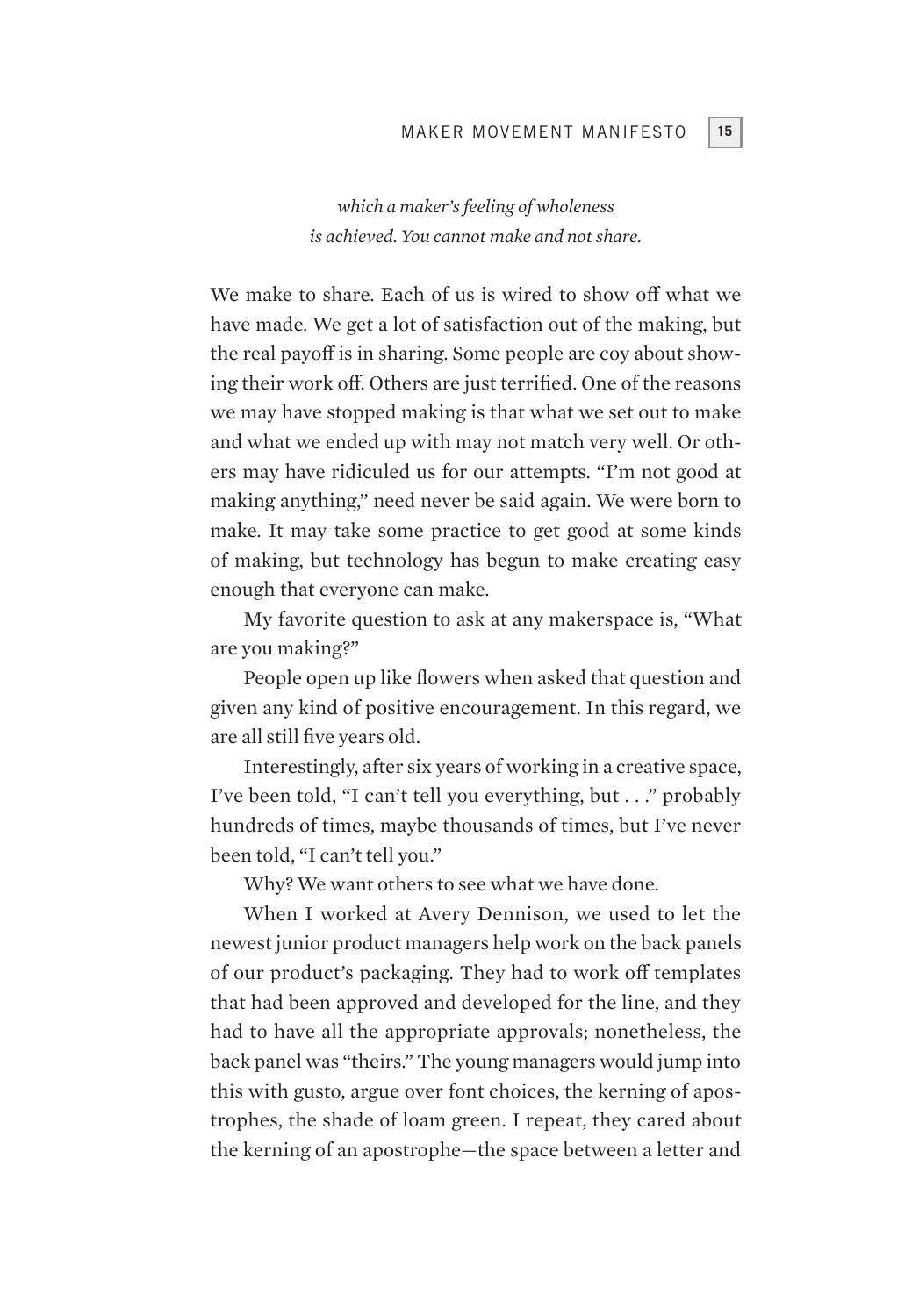an apostrophe. Look at the space they had to work with here: *' s*. Can you see it? On a high-resolution computer screen, this is about the distance of two or three pixels, and they removed one! Yet, they would protect their design turf like a pit bull protects its bowl of food, growling when someone tried to mess with their back panel.

Let me put this into context. To be a junior product manager at any Fortune 500 packaged goods company, you have to graduate from a respected MBA program at the top of your class. You have to work between your bachelor's degree and your MBA at another major company with consumer facing interactions. You are among some of the "best and brightest" our schools and companies produce. You will almost always make senior director, VP, SVP, or CEO if you choose, or you will go out and start your own company. If you are a junior product manager at this level, you are a very intelligent, type A, hard-charging, competitive professional.

That said, once the aforementioned products were launched into the channel and we all went to an Office Depot or Staples to see what the final product packaging and shelf positioning looked like in the stores, the junior product managers would rush like little kids to the stacks of "their" products. They would stand in front of them, momentarily admiring the way the products looked on the shelf and then pull a package off the shelf, turn it over, and examine their handiwork. A sense of satisfaction visibly rolled over them as they saw that the typesetters had taken their ideas into final production and the *s* was just a little closer to the apostrophe because it had been manually kerned. Invariably, these talented, impressive, type A young professionals would turn and say something like, "I did this."

"I did *this*."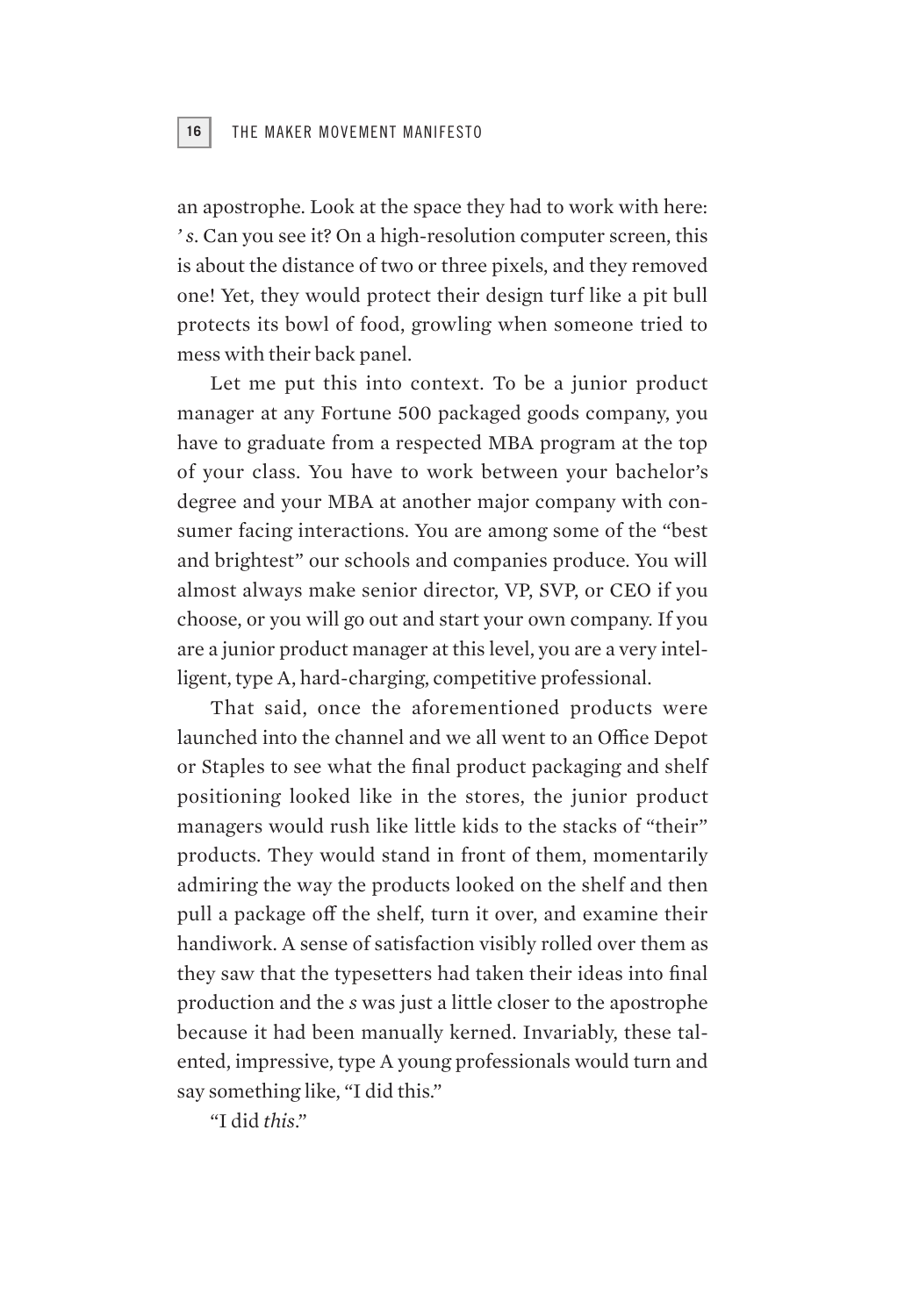"See the space between the apostrophe and that *s*? I did that"

The glow on their faces was like a new mother's when holding her child for the first time. Complete satisfaction. The need to show others one's new, beautiful child is embedded in the human psyche.

What is going on here? First, while the contributions that these professionals were excited about might seem insignificant—after all, the difference, distance-wise, between the spacing of an apostrophe that has been automatically kerned and one that has been manually kerned is negligible but the end product is something that can be bought, taken home, and shown to a significant other. Second, it is public. Hundreds of thousands of these packages are shipped all over the world. Third, it is often the first tangible and public representation of years, if not a decade, of work. It isn't the size of the impact that is significant; it is that there was impact and it was made tangible, and tens of thousands of people would "see" their work. That really is powerfully satisfying, even if it is only the amount of nothing between an apostrophe and an *s*.

If you make something and don't share it, was it made? If you make something, even something as small as a one-pixel space modification on the back of a package, and share it, you have made something, and it must be shared.

Another aspect of sharing is sharing knowledge and knowhow. The best attribute of a well-run makerspace is the sharing of skills and knowledge. It starts with the formal instruction, but the best learning takes place while one person is building or designing and someone else with just a little (or sometimes a ton) more experience lends a helping hand and the project gets upgraded in the process. The sharing philosophy gives a makerspace its magic. People show off their creations knowing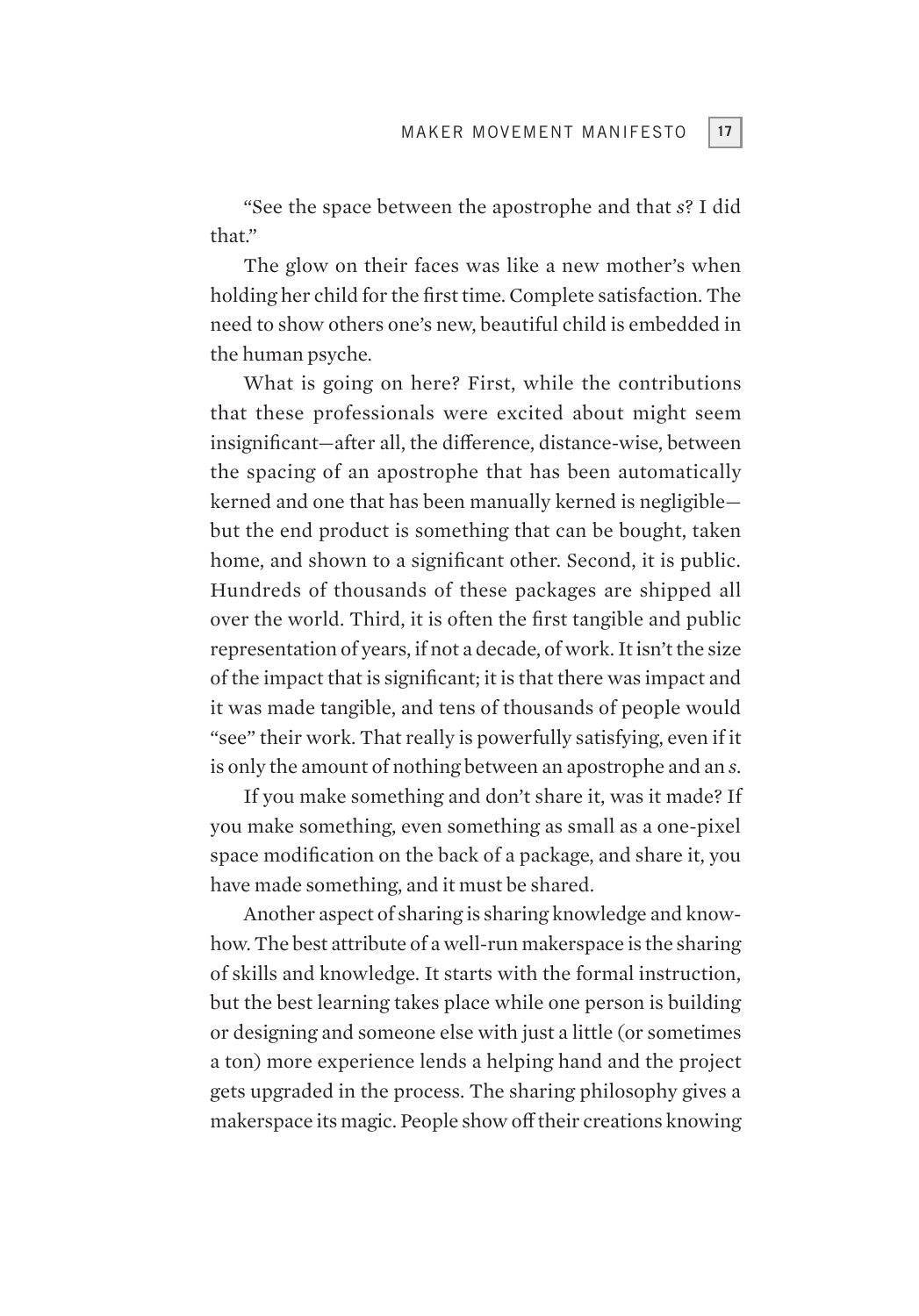criticism was left at the front door, and everyone feels comfortable asking for help, guidance, and input into projects as they go through the build process. Sharing makes a makerspace a community.

### GIVE

*There are few things more selfless and satisfying than giving away something you have made. The act of making puts a small piece of you into the object. Giving it to someone else is like giving that person a small piece of yourself. Such things are often the most cherished items we possess.*

One of the most satisfying aspects of making is giving away what you have made. Wonderfully, most people still value gifts made by the giver more than gifts that were bought off the shelf. If you do nothing else this year, make one Christmas present to give away. And reflect on the level of satisfaction you get and the recipient receives in that act. It is immeasurable.

If your parents are still alive, they probably are still hanging onto craft projects you made for them when you were a child. Quilts are often handed down for generations. A wellmade item, meeting a real need, made by and for a loved one, is among the greatest of gifts.

There is another type of giving, that of your creativity or intellectual property. Embrace Global is a wonderful nonprofit that used TechShop for some of its development work. Naganand Murty was one of the design engineers who came to our space, under Embrace cofounder and CEO Jane Chen's direction, to address the problem of infant thermoregulation in developing countries. Babies who are born even a few weeks prematurely are unable to thermo-regulate, or maintain their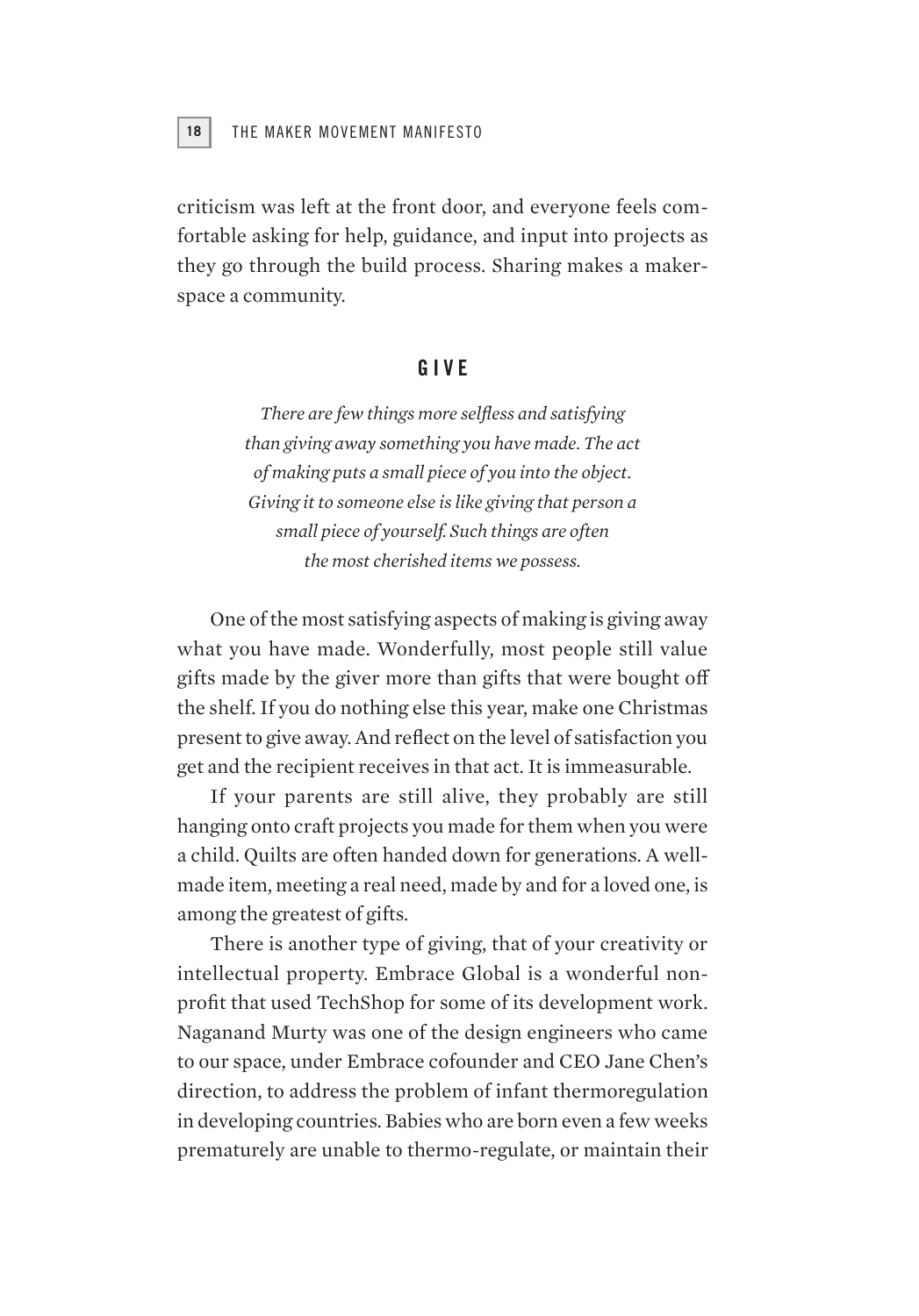body temperatures on their own, and consequently must be incubated within one hour of birth or risk death or serious permanent disabilities. For the hundreds of thousands of these babies who are born around the world every year without quick access to incubators (because they are born in rural areas where the nearest hospital with incubator equipment may be several hours, if not days, away), the problem is especially critical.

The question that Naganand Murty and his team had (you'll meet cofounder Jane Chen in Chapter 3) was fairly simple: Would it be possible to design a simple, affordable "blanket" that could maintain a baby's body temperature at a constant level for an extended period of time? And that was not dependent upon a continuous supply of electricity? Well, it turned out the answer was yes. The Embrace portable infant warmer, which looks like a mini sleeping bag and costs a fraction of the price of other baby warming devices, uses some fancy chemistry and design to make it work.

But here is the most amazing thing. Portions of Embrace's core technology were donated to the organization through interactions with other members of the TechShop community. These community members gave their ideas away freely. And as a result, General Electric has signed on to help distribute the blanket, and Embrace is on track to save the lives of 100,000 babies in the next five years. Jane has been recognized by the World Economic Council as one of the top social entrepreneurs in the world.

### LEARN

*You must learn to make. You must always seek to learn more about your making. You may become a journeyman or master artisan, but you will still learn, want to learn,*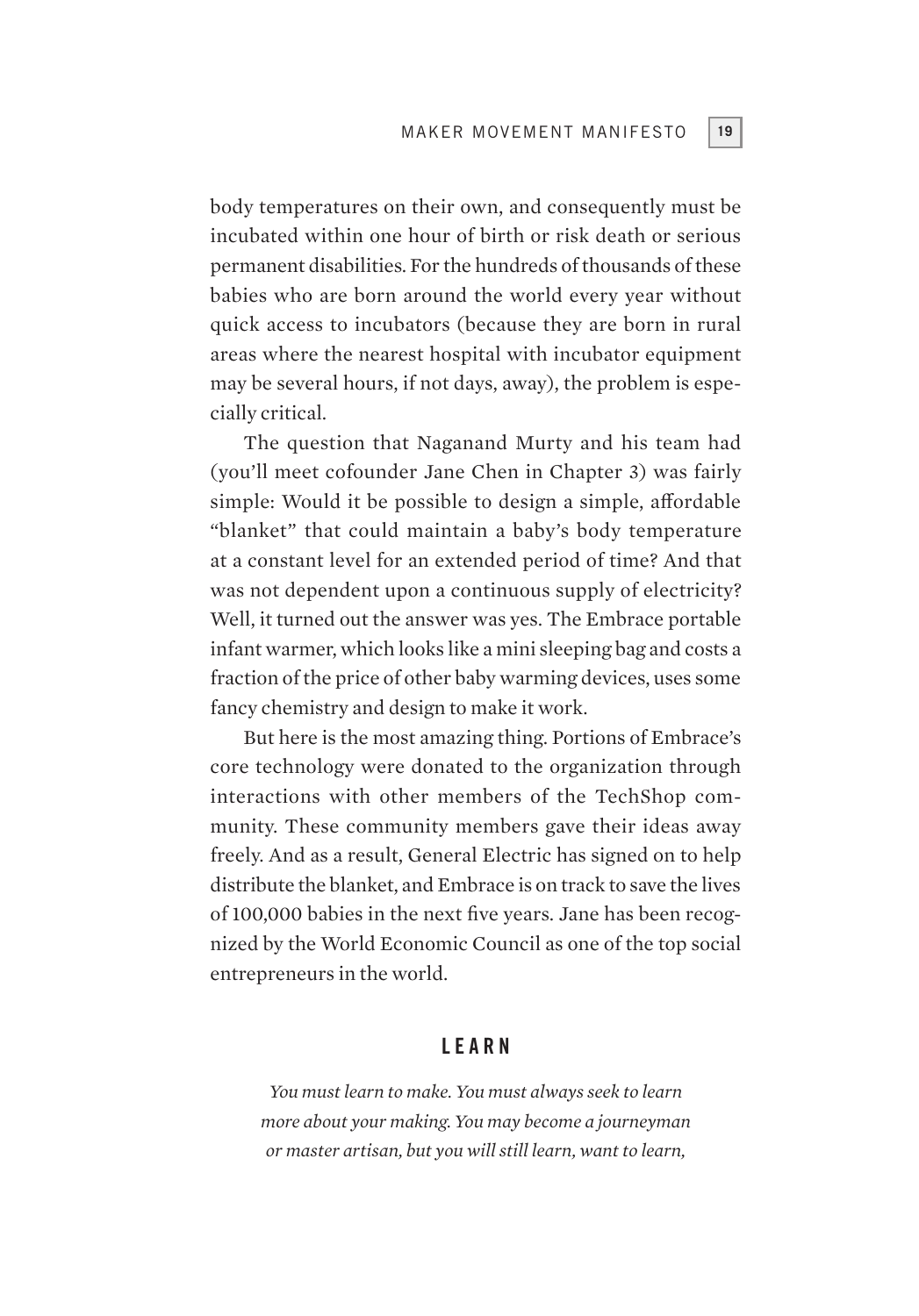*and push yourself to learn new techniques, materials, and processes. Building a lifelong learning path ensures a rich and rewarding making life and, importantly, enables one to share.*

Making brings about a natural interest in learning. It brings out the natural four-year-old in all of us. "Why is the sky blue?" "Where does milk come from?" "How are babies made?" This natural inquisitiveness seems to be beaten out of most people in school or at home. I'll let the educators in this community help figure out why "project"-based learning seems to fit some learning styles better than others, but it certainly feels more natural. I always found the order we did things in physics class backward. Instead of being taught the formula for determining the ratio of the required output force to the input force and then trekking to the lab to see how a lever works, it makes more sense to first observe the lever in action and then learn the formula for it. This is how the principle was figured out in the first place, through observation. You observe an effect, then build a theory to fit the observation. It may be faster to memorize facts than to experience them, but then I would argue you don't really own that fact. "Hot" is a pretty abstract concept until you've burned yourself.

The world is such a fascinating place. How do you design and build a table? What kind of joints can be used to join the legs to the table? Which are the best ones for what I'm trying? What periods in history used different technics? What glues should I use, and when do I use a screw or a nail, or a brad, or a staple, or a rivet? What woods have which characteristics? What style do I want? What tools should I use? The options go on and on. They don't have to; you can jump in and just do it. Or you can plan and plan and plan. The key takeaway, though,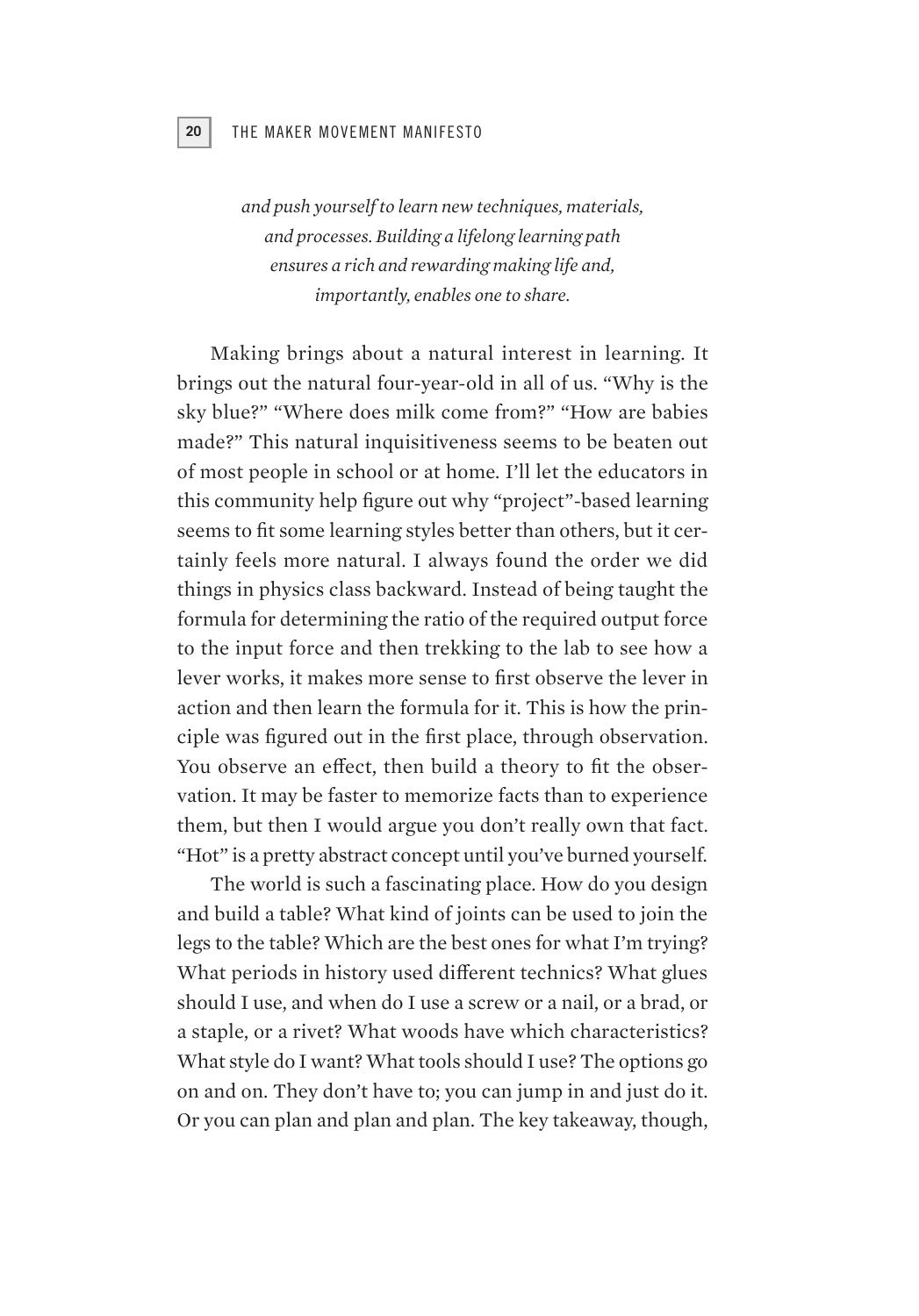is that you are going to learn something. And no one can take it from you.

Learning is fundamental to making. The more time you spend familiarizing yourself with and practicing in a field, the better you will get in it. Very quickly, you will be able to share what you have learned with someone else who is newer to it than you are. There is a different kind of satisfaction that comes from teaching, but it is very real. Watching people you have been teaching become facile and expert in what you have taught them is extremely satisfying.

Learning is fundamental; it is why we have books, libraries, schools, the food channel, the DIY channel, and shows like *How It's Made*. These days, the DIY magazine rack at a local newsstand often constitutes 15 to 20 percent of the total space.

From an educational perspective, we live in a sad time for making. When I was growing up, woodshop and metal shop were required courses for middle schoolers. Every middle school I was aware of had a woodshop instructor. I still have the things I made in middle school woodshop, and many of you do too. Today, it can be hard to find a shop in an entire school district. This makes no sense at all. In our "race to the top," school systems tend to focus only on the students who are headed to college, ignoring the 50 percent of those who aren't, depriving all students of skills that they could use the rest of their lives.

Just as badly, right as we are on the cusp of the largest explosion of new products and development of physical goods through breakthroughs in materials science, 3D printing, bioengineering, nanotechnology, design, and engineering, American institutions are failing to graduate enough engineers, scientists, and production workers. Economically, this is insane. It is time to reengineer our schools and reintroduce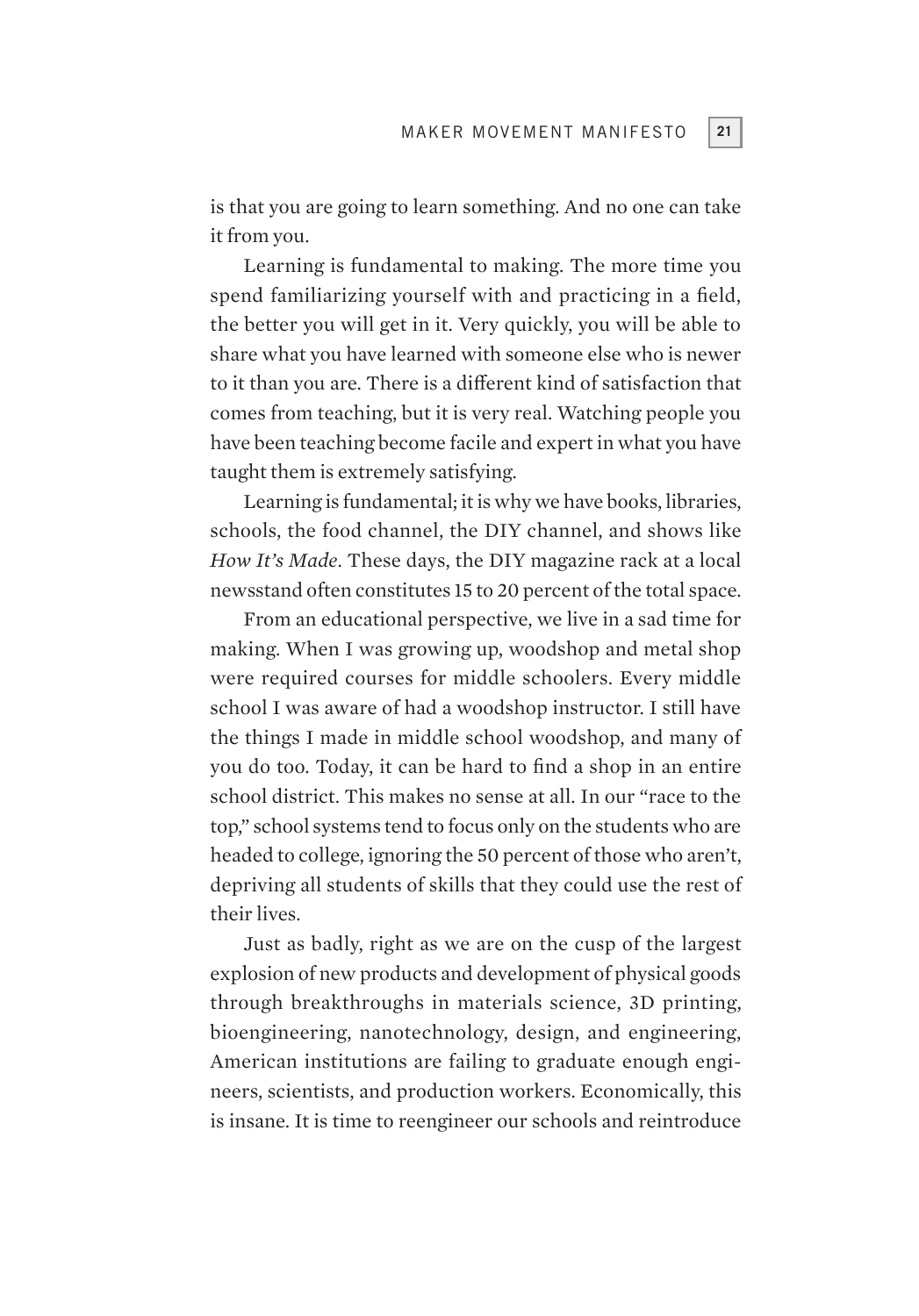shop class. Oh, and by the way, through cheap and powerful design computers and 3D printers, we can make these courses exciting, engaging, and transformative.

With access to the right kind of tools, you can experience your own industrial revolution in a matter of weeks. It's possible. It really happens.

Let me give you an example. A couple of years ago, some of our TechShop staff members encouraged me to meet one of our newer members. He was the first I'd met who was taking an extended "maker vacation." This member had saved up his money for a couple of years working odd jobs as a security guard and janitor, and once he had accrued enough money, he quit his job and took the first vacation he had taken in years.

This man was committed. He had the bug. He wanted to learn how to make things. He was good with the hand tools, but he had never taken welding, machine shop, woodworking, textiles, 3D printing, computer-aided design, or any number of other classes.

To stretch his funds, he didn't stay at a hotel or rent an apartment. Instead, he used couchsurfing.org to find free places to stay every night. A few times, he couldn't find a couch, so he just slept in his car. Couch surfing turned out to be a great tool for him to help us find new members. He was so focused and excited that he would go "home" at night and tell his new couch surfing host all about what he was doing at the shop. We picked up half a dozen or so new members that month. We actually kicked around the idea of turning him into a sales representative by having him couch surf through the Bay Area for a couple of months.

But even better, he became a maker that month. He took every class he could schedule and went from hand tools to power tools to computer-controlled advanced manufacturing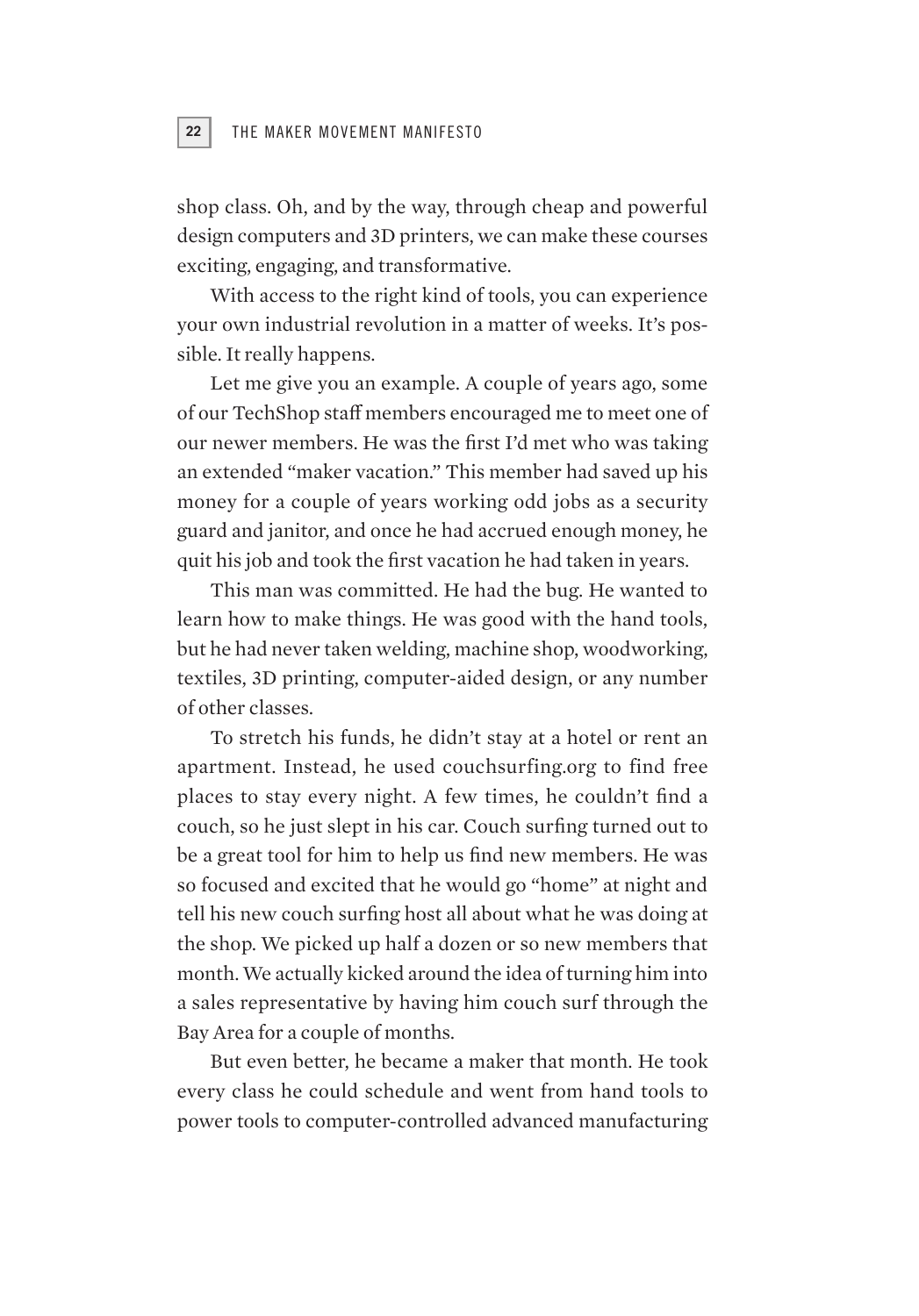tools. He could weld, lay out carbon fiber, CNC mill, lathe a bowl, and spin a lighting fixture. He even picked up a little electronics in that 30 days. His desire to learn was so powerful that he quit his job, stayed at strangers' houses, and created other new makers in his enthusiasm. What is holding you back?

### TOOL UP

*You must have access to the right tools for the project at hand. Invest in and develop local access to the tools you need to do the making you want to do. The tools of making have never been cheaper, easier to use, or more powerful.*

I had to use a phrasal verb as a heading to this section so it would be consistent with all the other one-word headings in the manifesto. I like manifestos heavy with verbs.

You and I are living through the most amazing age in all of human history. Whenever someone asks me which time period I would like to be living in, I always say "right now." Tools are getting easier to use, they are more powerful, and they are cheaper to acquire than at any other time in history. Materials are becoming more accessible, more sophisticated, and more fun to work on and with.

Odds are, you cannot possibly afford all the tools you may want or need. So join a makerspace. What I have learned is that a community of makers does not fully emerge until a complete makerspace is provided. The advantage of a wellequipped makerspace is that it attracts people with a widely diverse selection of projects, creating a beehive of activity, passion, knowledge, and sharing. When a large and diverse set of tools is provided, a large and diverse group of makers comes out to live, work, and play. The following is a general list of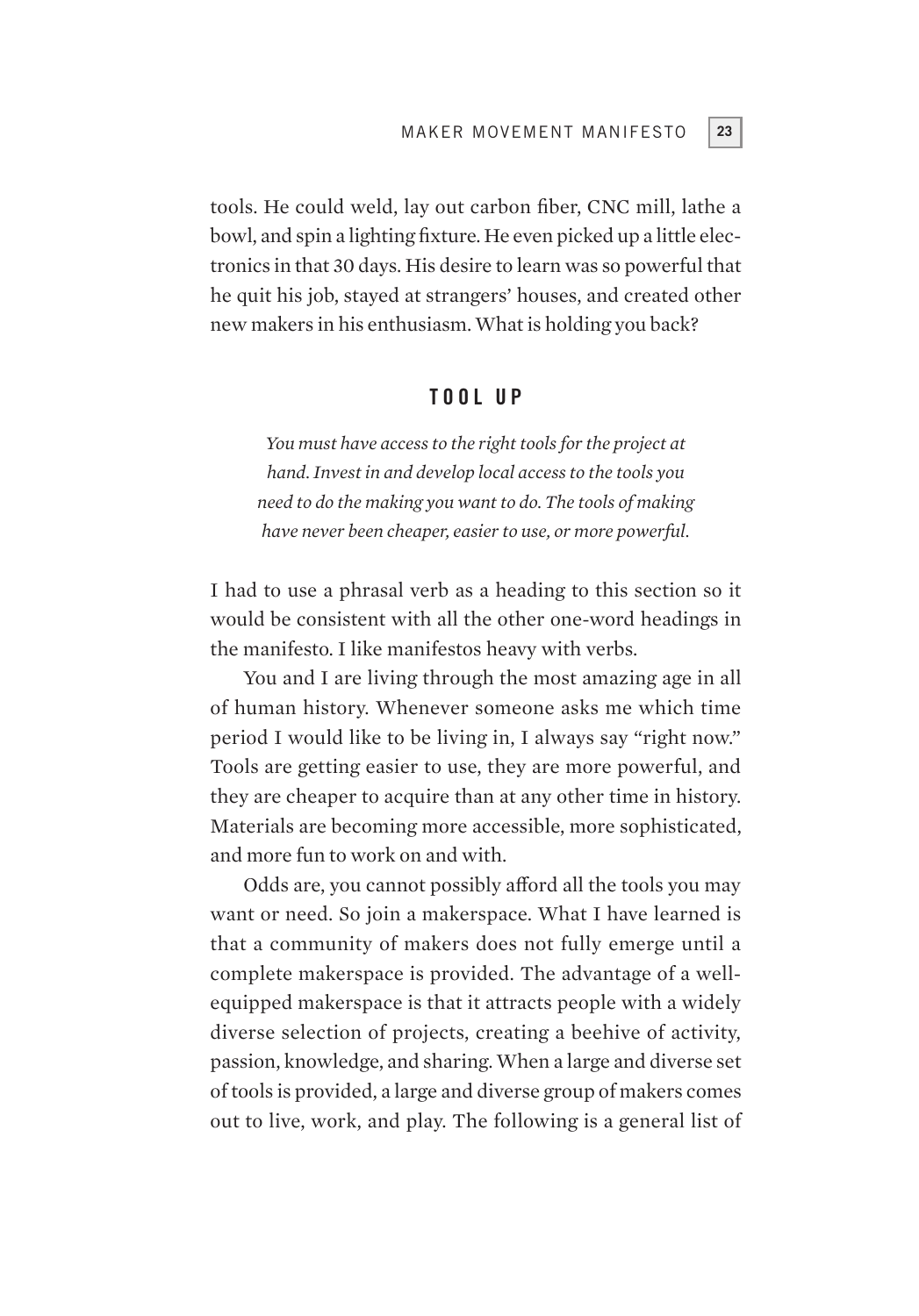what a well-equipped makerspace needs in order to meet the needs of a community. There may be a few more or different tools on your list, but this is a good start:

- • Laser cutters
- CNC milling machine(s)
- Manual milling machine(s) with digital readouts
- Manual lathe(s) with digital readouts
- $3D$  printer(s), consumer and commercial grade
- • 3D scanner
- • CNC (computer numerical control) waterjet cutter  $(4 \times 8$  foot)
- Vacuum forming system
- Heat strip bending system
- • Injection molding system
- • Commercial grade sewing machines
- • Overlock sewing machine (also known as a serger)
- • Quilting machine (preferably CNC)
- • Computer-controlled vinyl cutter
- Powder coating system (and large oven)
- MIG (metal inert gas) welders
- TIG (tungsten inert gas) welders
- • Handheld plasma cutter
- Sheet metal spot welder
- Sheet metal brake (16 gauge  $\times$  50 inch)
- • Rotary sheet metal punch
- Sheet metal corner notcher
- • English wheel and planishing hammer
- Sheet metal shear (6 gauge  $\times$  50 inch)
- Sheet metal roller (16 gauge  $\times$  50 inch)
- Sandblast cabinet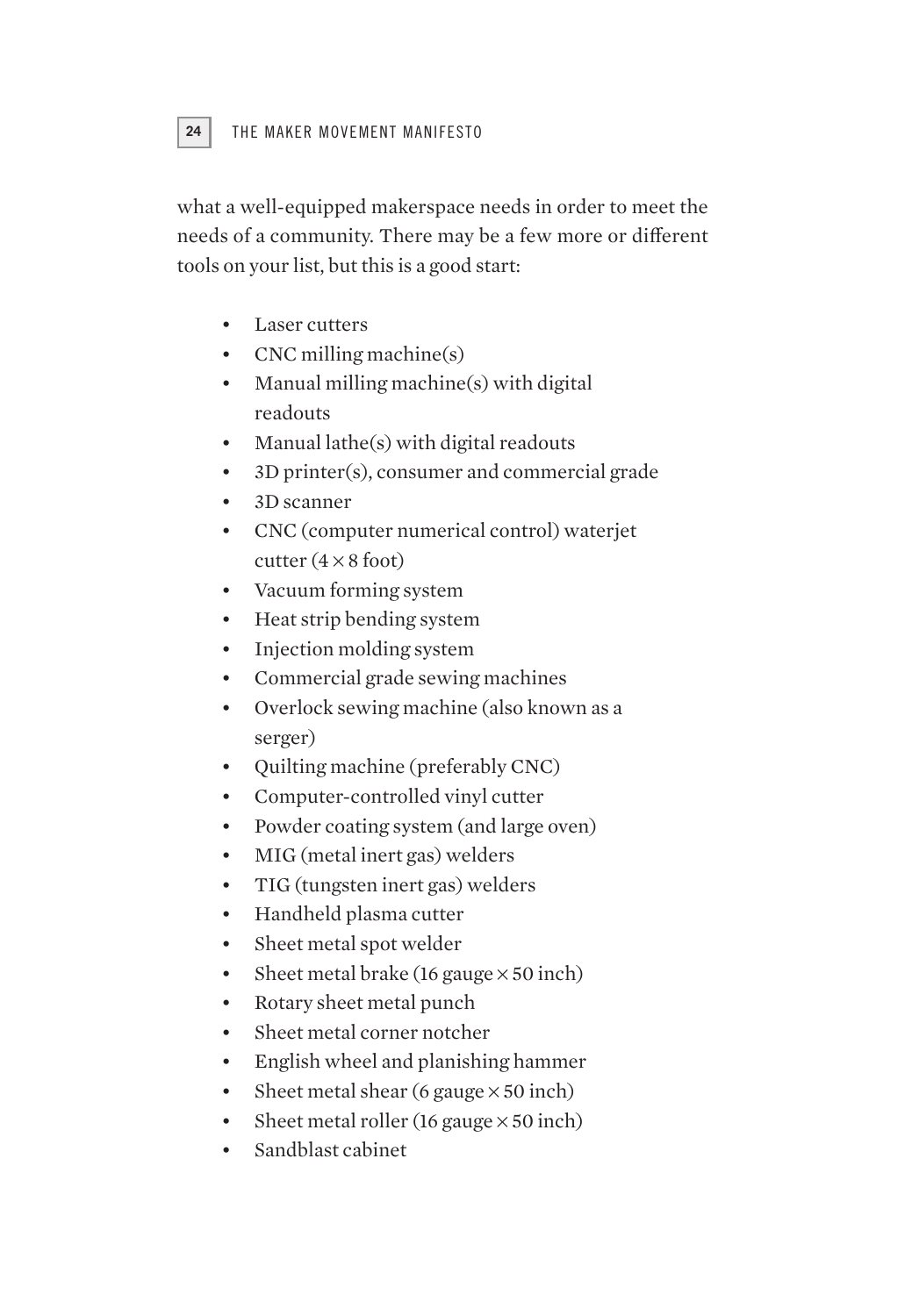- Metal grinders and sanders
- Metal chop saw
- Metal horizontal band saw
- Metal vertical band saw
- Electronic testing and soldering equipment
- • Large format color printer
- ShopBot CNC wood router saw  $(4 \times 8$  foot)
- Panel saw
- Wood planer
- Wood jointer
- Wood band saw
- • Wood sanders
- Wood scroll saws
- Wood lathe
- Drill presses
- Granite surface plate with digital height gauges
- • Compressed air throughout shop
- • Compressed air hand tools
- 30 or more design computers
- • 30 or more copies of or licenses for Autodesk Inventor, Maya, 3D Max, 123D Make, AutoCAD software
- • 30 or more copies of or licenses for Adobe Illustrator, Photoshop, Acrobat
- 30 or more copies of or licenses for National Instruments LabVIEW Professional development system
- • 8 or more National Instruments multifunction data acquisition devices
- Member storage
- • Private studios for rent
- Meeting rooms and/or classrooms
- 12 large work tables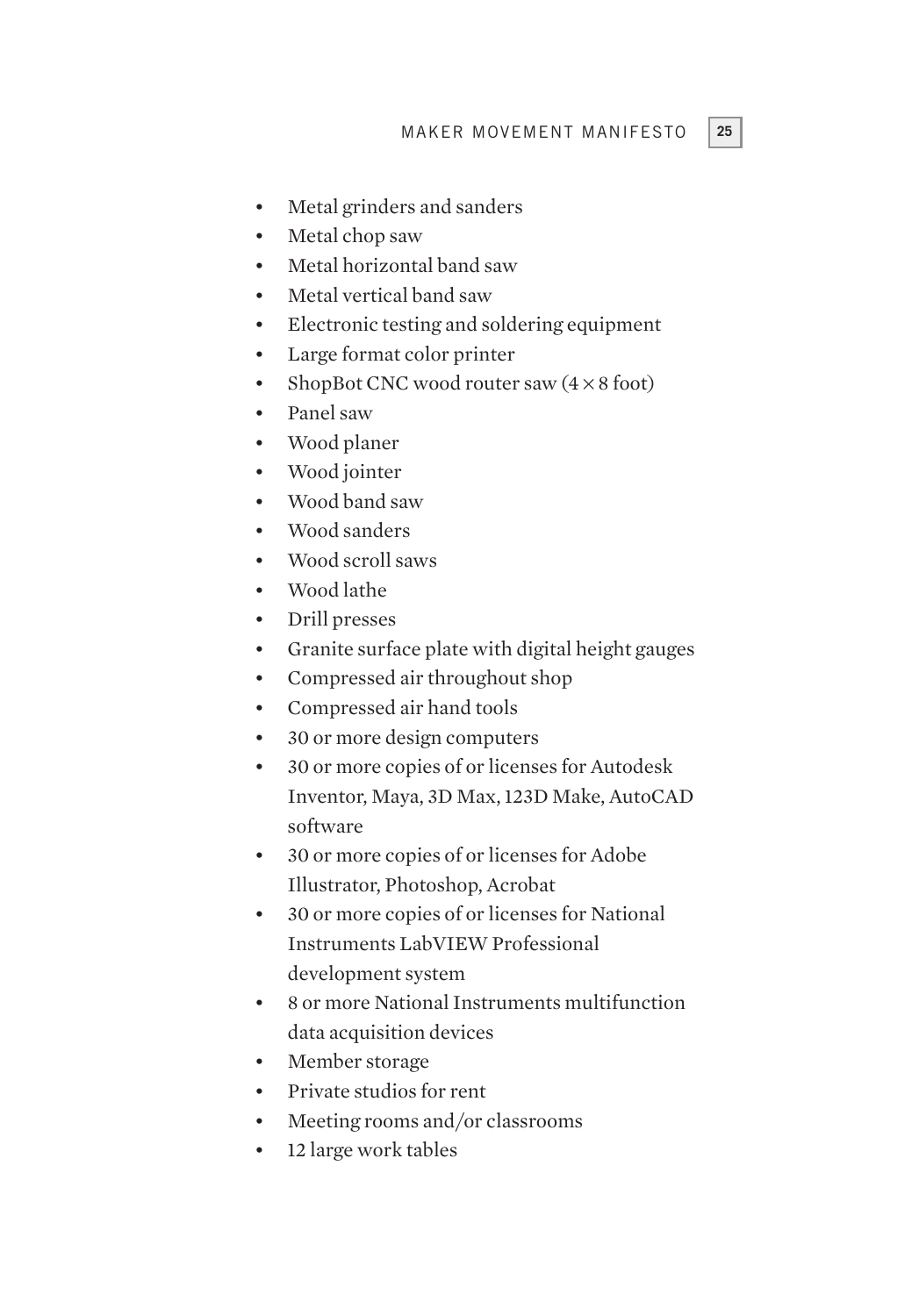- Wi-Fi
- Retail store
- • Free coffee and popcorn

And, of course, the local makerspace must then have staff to teach classes and manage this great space.

I'm not going to apologize for the size, breadth, or depth of this list. This is, in fact, what is required to foment a maker revolution. Without the tools and community it is impossible to maintain a movement. Revolutions are fought and won with arms. These tools are our "arms." Without access to them, nothing has changed. They may be easy, cheap, and powerful, but they are useless if *you* can't use them.

### PLAY

*Be playful with what you are making, and you will be surprised, excited, and proud of what you discover.*

The most productive environments I have operated in are often the ones where there is a lot of laughter. We joke about the craziest things. We are playful with the ideas, stretch them to extremes, and morph them ridiculously. Even in the military with the Special Forces unit I was a part of, we were constantly exploring ideas, trying new ways of working, and even goofing around.

One day we learned that the quickest way to cut down a tree was with a detonation cord (det-cord) and plastic explosive. The number of wraps and the amount of plastic varied depending on the size of the tree we were trying to "cut down." The det-cord cut the tree, and the plastic would kick it out in the direction we needed it to fall. If just the det-cord was used, the tree might randomly fall on a nearby object by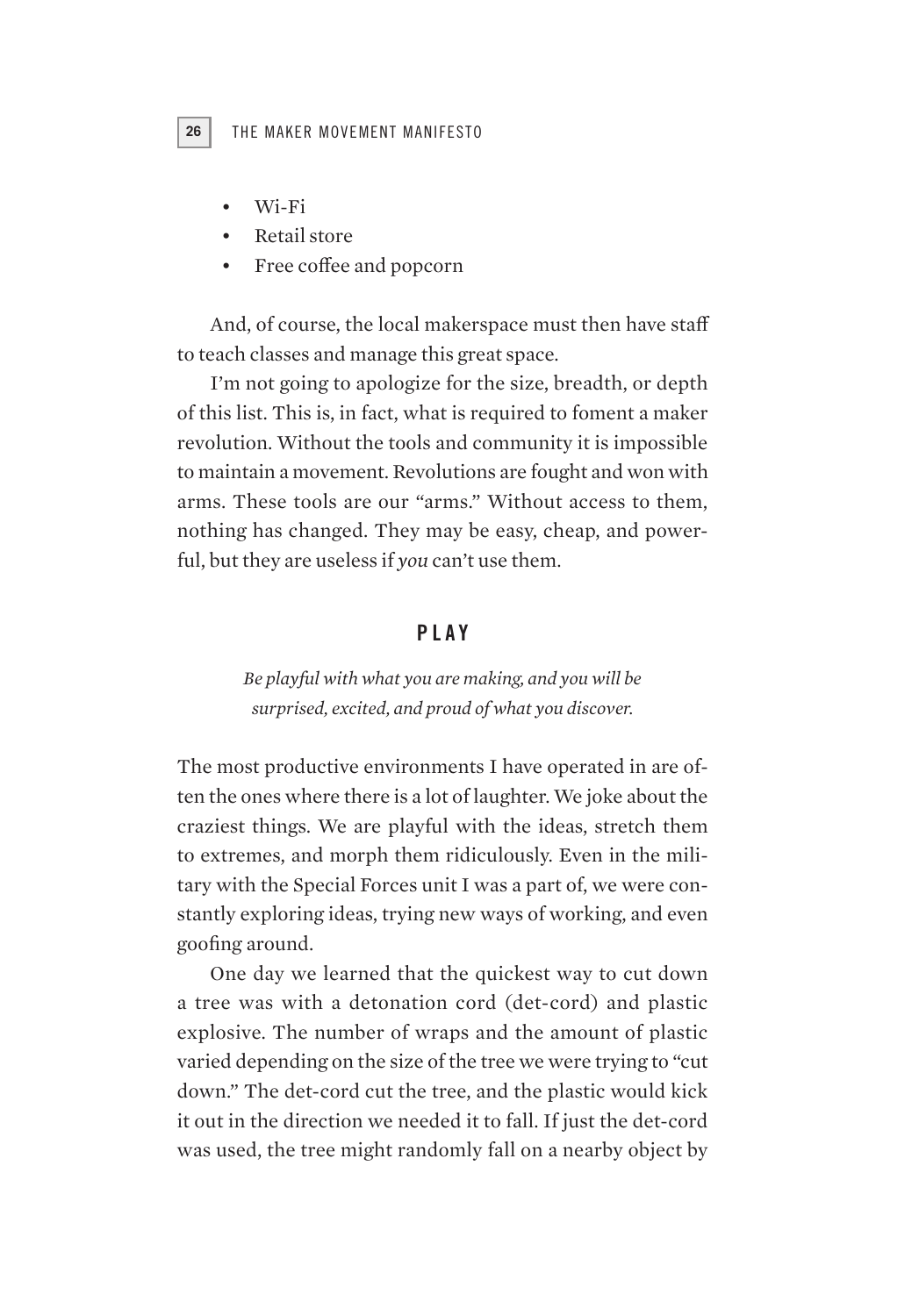accident. This became a feature once we figured out how to control the direction of the fall. By using the plastic as well, we could drop the tree on something on purpose. That was a great day, or, it was until we started a small fire. Live and learn. No, actually, play and learn.

We have artists and engineers (among many other categories of users) in our space. What is interesting is that the engineers typically come to a machine with a set of things they are trying to accomplish. The artists, often enough, come to a machine to experiment and see what it can do. (They also tend to break the machines a little more often, and not because they don't know how to operate them; they are just pushing the equipment to do something beyond its normal operating environment.) When the two are combined, watch out. Have you ever heard a CNC milling machine play a tune?

Blocks, LEGO, and Erector sets are what I grew up with. Kids now have LEGO Mindstorms, radio-controlled robots, and Arduino microcontrollers. Soon, the home 3D printer will be the PC accessory of choice. Playing with these toys is a lot of fun and will help to raise up another generation of makers.

Recently, I received a note that one of my sons had updated his Facebook page with a video titled "Hovercraft." I was on the road and had no idea what this referred to, so I clicked through to YouTube and watched him floating around our garage on a homemade hovercraft. He had found instructions on the Internet, gone to the hardware store and bought the pieces he needed, and in an afternoon he had built a poor man's hovercraft using an electric leaf blower as the drive. He now has a hovercraft, and I've got a leaf blower. He was playing around, but he learned how to use a couple of saws he had never used before. I built a trebuchet with my other son and had a blast getting the cats to chase flying paper balls around the house.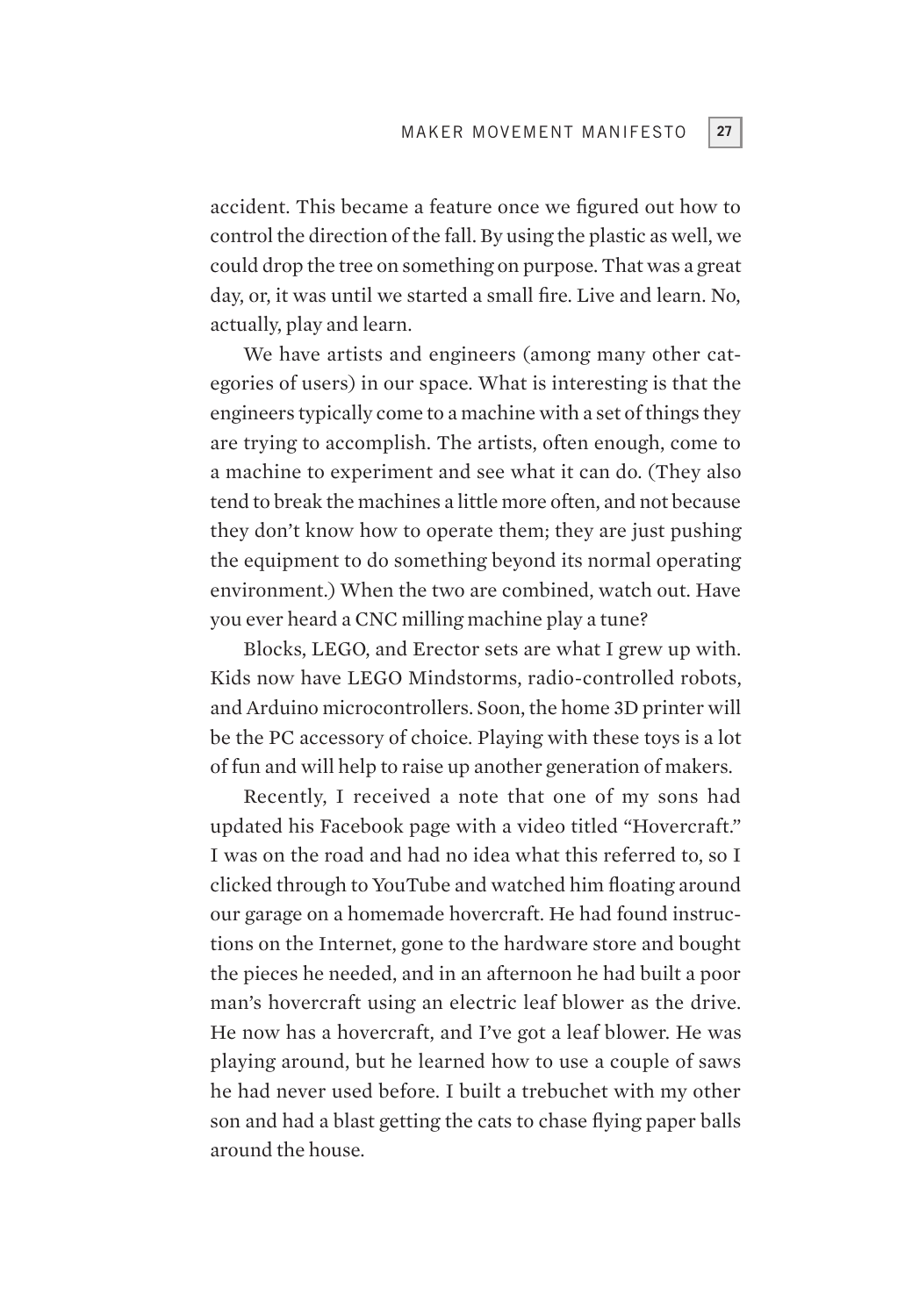Building is a form of play. There are times I have a hard time distinguishing the difference between work and play. I hope you will have the same experience in your work life.

### PARTICIPATE

*Join the Maker Movement and reach out to those around you who are discovering the joy of making. Hold seminars, parties, events, maker days, fairs, expos, classes, or dinners with and for the other makers in your community.*

We are not islands. Though there is a time to work in solitude, to focus, to push oneself without distractions, there is also a time, and I daresay most of the time, where it would be better to be working together, or at least sharing a creative space. The warmth of another human in the room or workspace is preferable to working in solitude. Many artists, engineers, and inventors work alone in their labs and studios, but just as many or more collaborate. Even if they don't collaborate directly, they will seek out the comfort of a peer group to hang out with. Writers form writing clubs, others form co-ops to share tools or workspace. Many go into business with friends or collaborators, not just because they need to, but because they want to. We are social creatures. It is great to be able to build up your shop in the garage or barn, but it is sad to work in it alone day in and day out. It is more fun to work together.

Participation takes many forms: working directly together; attending events; and participating in societies, clubs, and parties with others who care about the work we do and share. One such event, designed specifically for makers by the editors of *Make* magazine, is the Maker Faire. Held in various locations around the world, Maker Faires are annual events where thousands of makers come and hang out together to look at,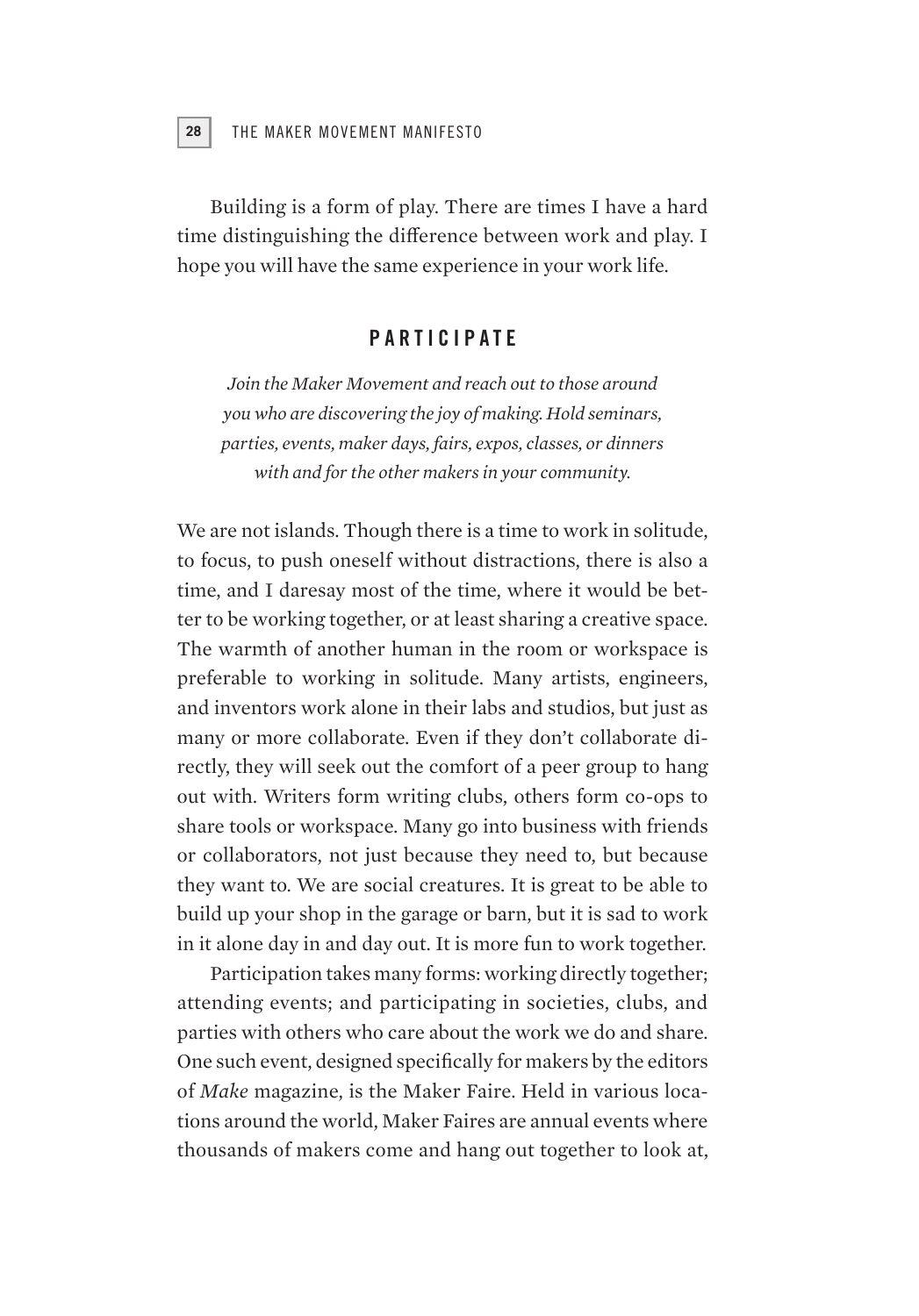participate in, and experience a wide range of fun projects that makers are working on in the area. The primary Faire is held in Northern California and attracts over 100,000 attendees over the course of a weekend. Smaller, local versions, called Mini Maker Faires, draw up to a thousand people to see a hundred or so projects, booths, and exhibitions.

The sense of wonder and amazement on the faces of the kids (both young and old) at these events makes all the effort and expense that go into the Faires well worth it. Watching the performance group, ArcAttack, rock onstage inside a Faraday suit while making a 500,000-volt Tesla coil "sing" along with 15-foot-long bolts of electricity striking the suit is unforgettable. Nor will one easily forget the 40-foot-long, firebreathing, heavy metal–playing metal dragon. Or Colossus, the 70-foot-tall, 25-ton flying boulder merry-go-round where little kids can pull on a rope attached to flying multi-ton boulders hanging over their heads. These engineering entertainment devices thrill and amaze thousands every year. Engaging young people and getting them excited about science, engineering, technology, and math is a key driver of the Maker Movement.

### **SUPPORT**

*This is a movement, and it requires support. Emotional, intellectual, financial, political, and institutional support are needed. The best hope for improving the world is us, and we are responsible for making a better future.*

Governments have spent billions, if not trillions, of dollars building institutions of learning, research, development, and experimentation. Almost none of them open their labs up to the public. Actually, I'm hedging here, I haven't found any yet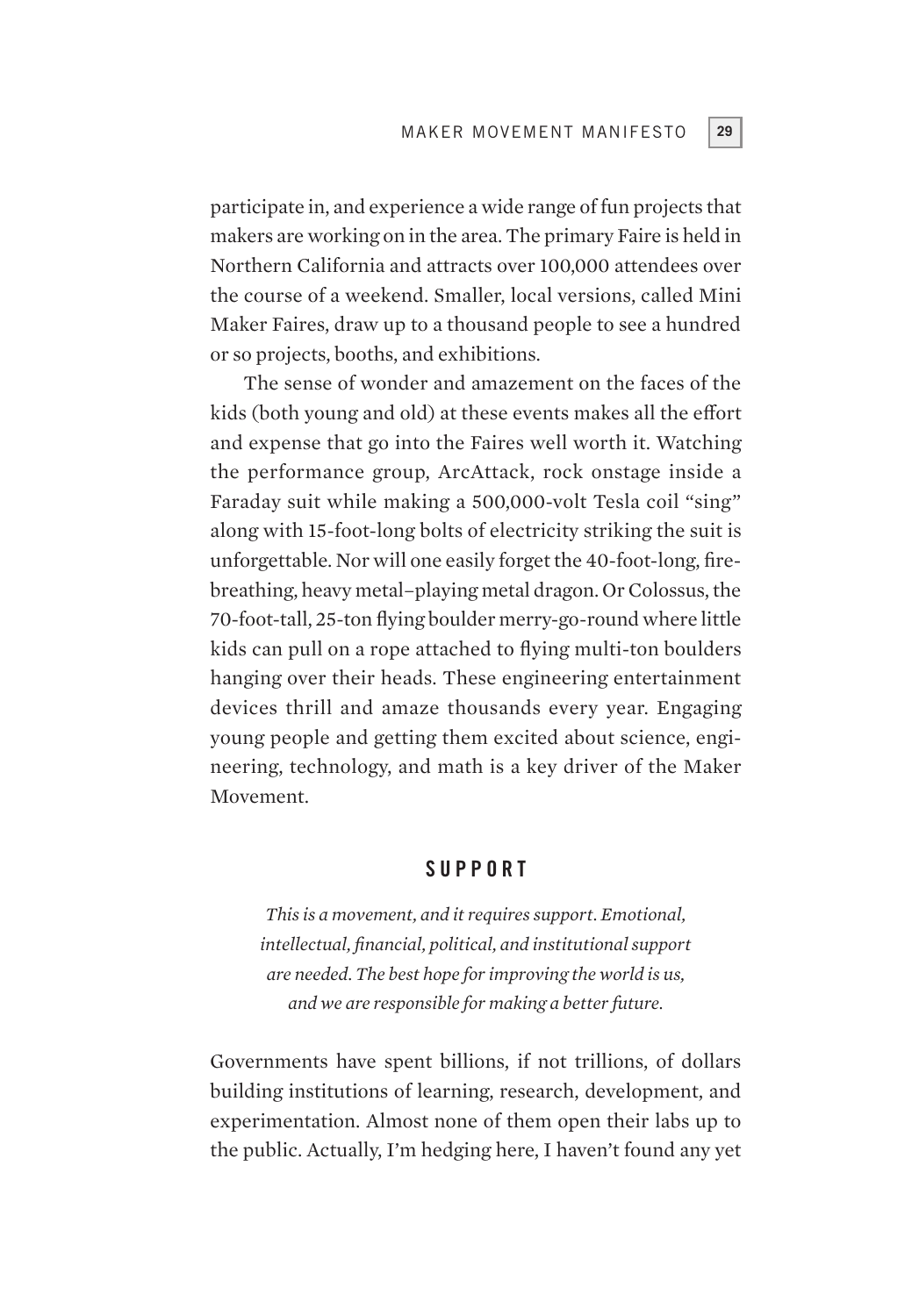that do, but I'm sure there must be one somewhere. We have spent hundreds of billions of dollars on building research institutions across the United States and the world—and within them very little self-directed, self-interested research is taking place. All of that research requires approvals and funding from third parties, a general manager's approval, a budgeting committee's approval, progression through a stage-gated new product process, and the receipt of a grant from a foundation or government.

Instances of access to the tools of research and development outside of institutional direction are exceedingly rare. Why? It is a fact that the tools of the industrial revolution have been exceedingly expensive, hard to use, and of limited power—until now. They are now cheap, easy to use, and powerful, yet we have not made any changes to how we organize access to these tools. This must change. Those countries that change the fastest in this regard will have a serious competitive advantage.

What can you do? Support policy changes at your institution that open up the labs to others in the institution and to those in the local community who don't have access. Help allocate new funding to set up open access fabrication studios. Pressure universities, government research labs, and large manufacturing companies moving into your community to set up open access fabrication studios.

We live in a world now where computers are everywhere. We carry them in our pockets and call them phones. Similarly, the software tools to design and produce things will be coming to your preferred screen; yet without access to a Kinko's for making things (a fabrication studio), you are no better off than before.

Please do what you can to support your local maker community. We have seen a number of technologies come out of makerspaces that have already changed the world. These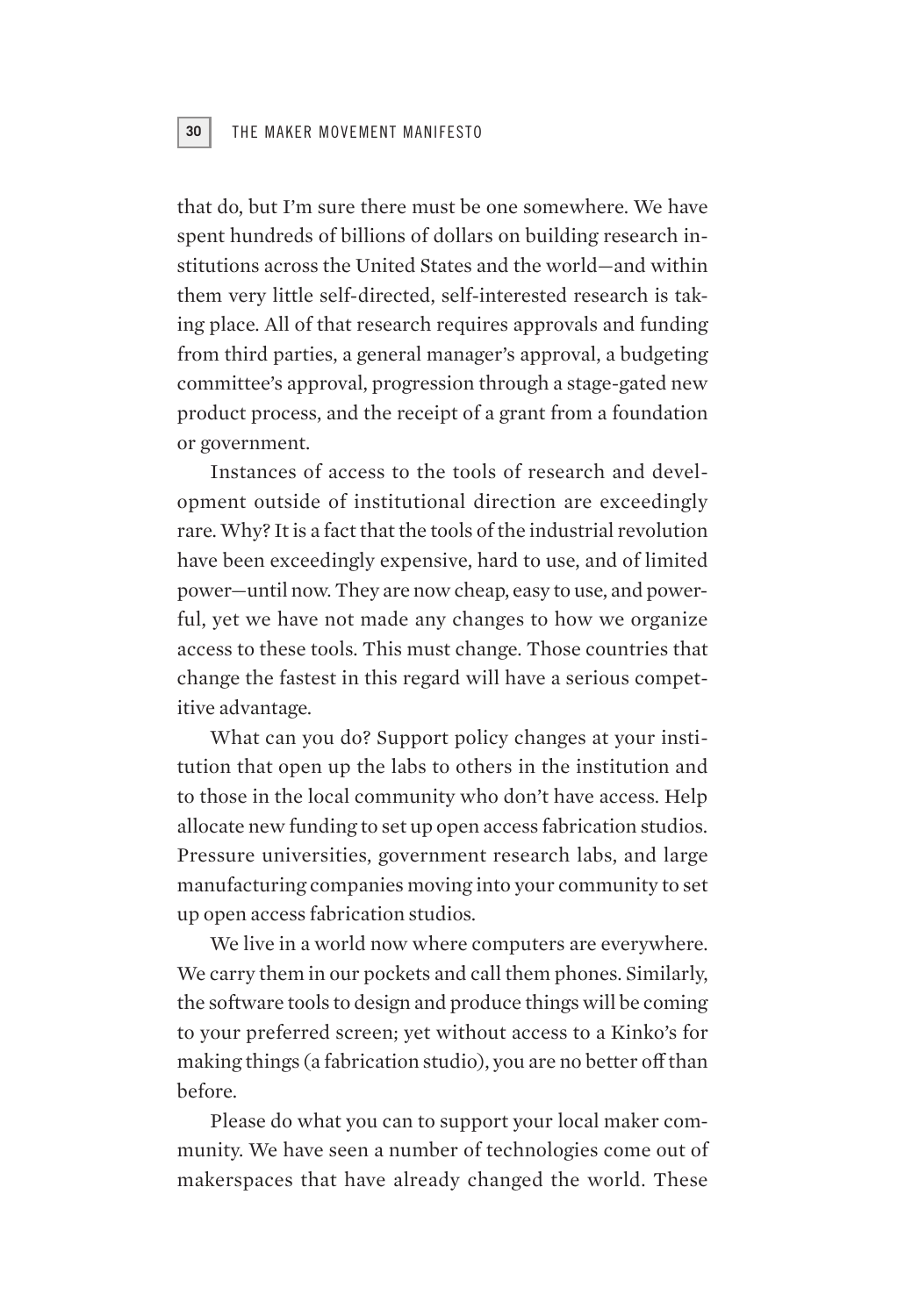innovations were created cheaply, quickly, and easily by small teams and, in most instances, by people from outside the domain they were disrupting.

### CHANGE

*Embrace the change that will naturally occur as you go through your maker journey. Since making is fundamental to what it means to be human, you will become a more complete version of you as you make.*

Whenever one joins a movement, one changes. This is a good change. Embrace it. Participating in the Maker Movement is a personal journey. Each will look different. No two makers are exactly the same. No two paths will be the same. But you will change. You will begin to see the world through the eyes of someone who participates in creating. You will look with wonder again at great artisanship. You will wonder how someone was able to design this or that, and you will begin to appreciate local artists, designers, architects, and artisanship in your community. You will wonder where something was produced and who made it—you will look for the story behind the artisanship You will ask about local talent and local sources for things you never dreamed you cared about before.

Joining the Maker Movement and participating in it locally will open up your life to the highest concentration of creative people in your community. You will meet poets, laser etching their words on oak panels, you will meet a financial planner building sets for her children's play. You will see someone start a hobby that leads to an avocation and then a business employing a dozen locals. You will enjoy the excitement and joy of giving those you love a piece of yourself through gifting to them something you made just for them. Join me, join us, join the movement—it will help you become you.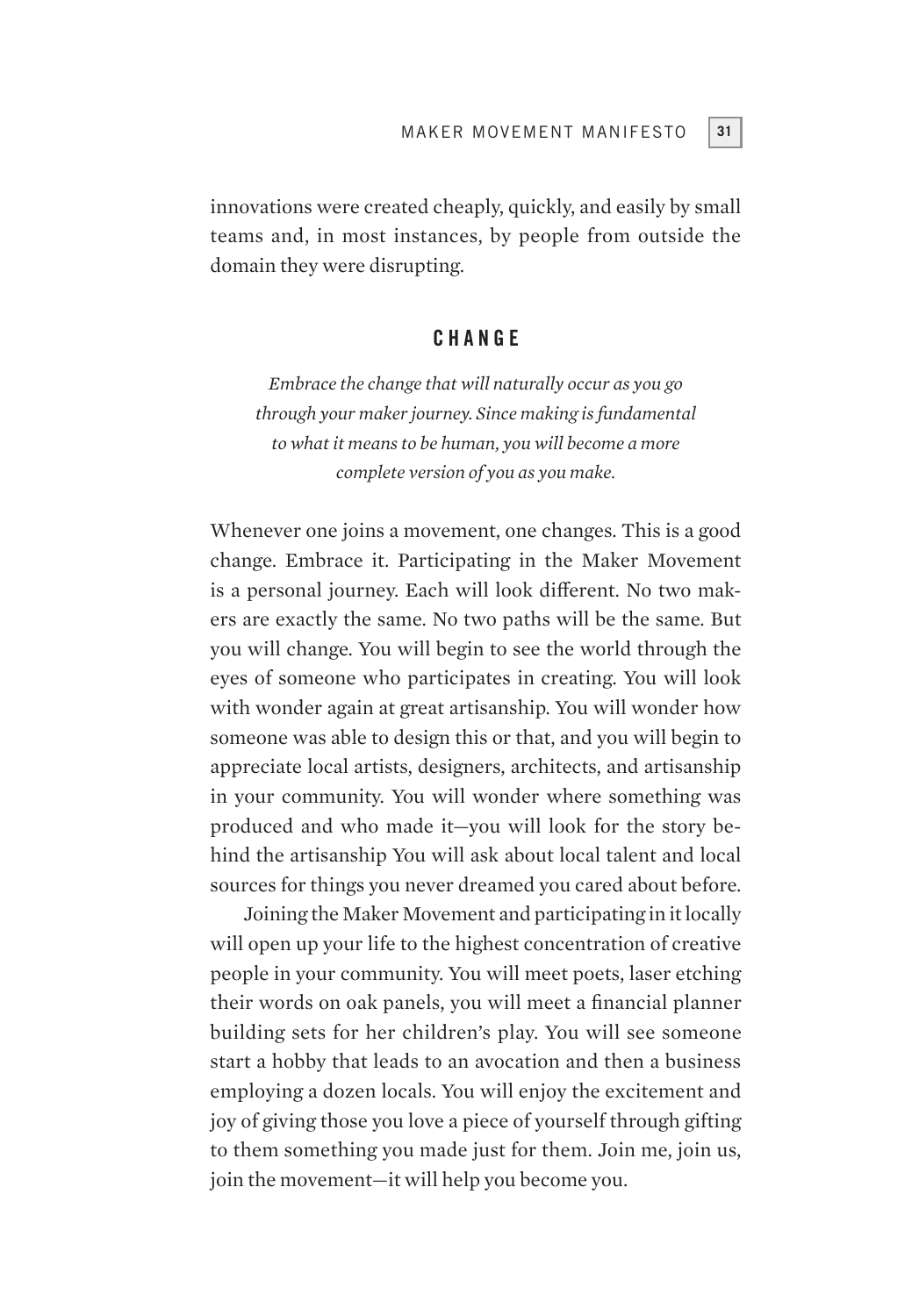## About the Author

Mark Hatch, CEO and cofounder of TechShop, is a former Green Beret and has held executive positions focused on innovation, disruptive technology, and entrepreneurship at large and small firms alike. At Avery Dennison he launched Avery.com and then helped to drive global technology business development; at Kinko's, he launched the eCommerce portion of Kinkos.com and ran the computer services section inside Kinko's stores across the United States; and as the COO of Health Net's health benefits ASP, Mark helped to launch one of the early integrated health benefits portals.

A recognized leader in the global maker movement and a sought-after speaker and consultant on innovation, advanced manufacturing and leadership, Mark has spoken to groups from GE, Ford, P&G, ExxonMobile, Kraft, and other Fortune 500 firms. He has presented at universities like UC Berkeley and Harvard, as well as events such as TEDx, The Clinton Global Initiative, the Council on Foreign Relations, and Singularity U.

Mark has appeared on *ABC, CBS, NBC, PBS, Bloomberg*, *CNN*, and *Fox*, among others*.* He has been quoted in publications, including *Bloomberg Business, FastCompany, Inc, Forbes, The New York Times, The Wall Street Journal, The LA Times,*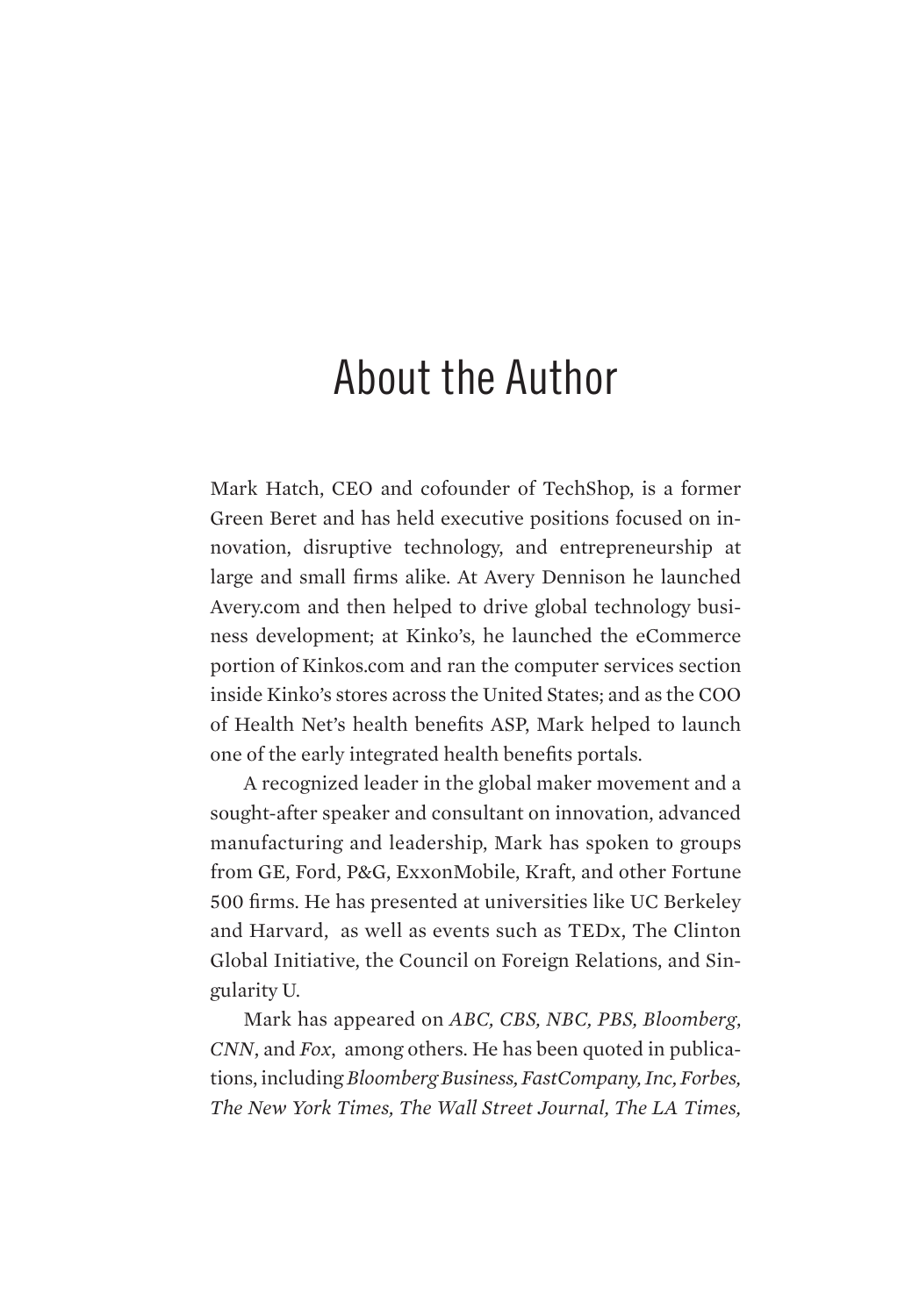*The San Francisco Chronicle*, and he has published a number of articles, including an opinion piece for the *Washington Post*.

Recently*, The San Francisco Business Times* presented Mark with a "Bay Area's Most Admired CEO Award." *Fast Company* has recognized him in its "Who's Next" column, and TechShop received the EXPY Award, given to the "experience stager of the year."

TechShop, a do-it-yourself workshop and fabrication studio with six locations open and hundreds more planned over the next decade, is the largest public access tools and computer enabled manufacturing platform in the world. Through TechShop, Mark is focused on radically democratizing access to the tools of innovation by providing the lowest cost access to tools the world has ever seen. With partners like Autodesk, Ford, GE, and Lowe's, along with governmental agencies like DARPA (for advanced manufacturing) and the Veterans Administration (for veteran training), TechShop is poised to help reshape how the world does innovation and manufacturing and has already begun to have a significant impact on the economic development opportunities in the communities where it is built.

Mark holds an M.B.A. from the Drucker Center at the Claremont Graduate University and a B.A. in Economics from the University of California at Irvine.